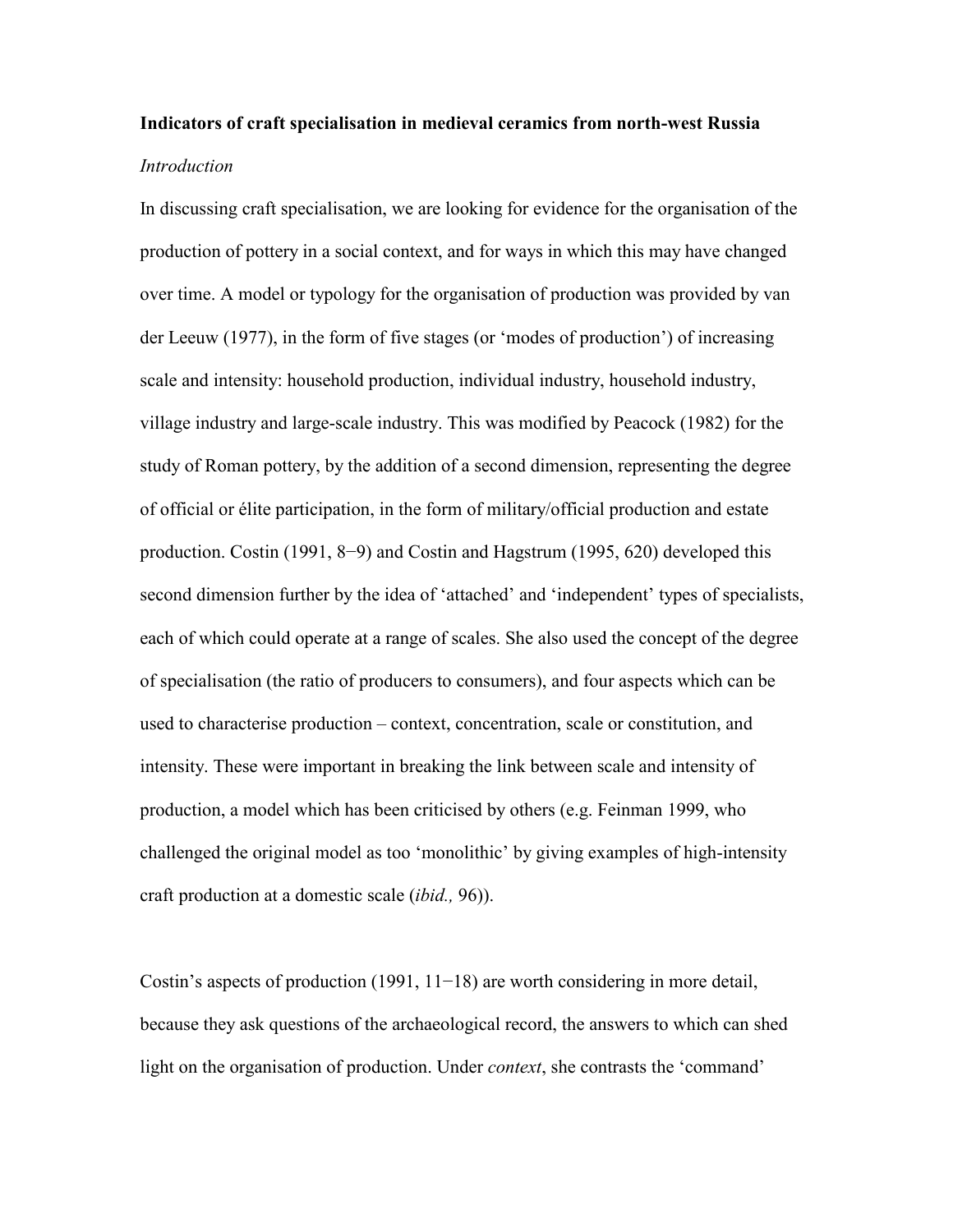production of attached specialists, sponsored and managed by élite or governmental institutions or patrons, with independent specialists producing for a general market of potential customers *(ibid., 11)*. Her term *concentration* refers to the spatial organisation of production – for example, are specialists distributed throughout a community, do they each serve a particular community, or are they nucleated to the extent that one centre may serve several communities? *(ibid., 13). Scale* describes the size of the production unit, which is commonly determined by considerations of efficiency (*ibid.*, 15). Increasing size can bring economies of scale, but can also incur administrative overheads, thus limiting the optimum size of a unit. Finally, Costin's *intensity (ibid.*, 16) reflects the amount of time producers spend on their craft. The choice of full- or part-time production depends on many factors, such as the scope for alternative activities (e.g. agriculture), the efficiency of a particular strategy, the possibility of scheduling potting activities throughout the year, and the need for and availability of capital investment.

These general issues can be translated into questions specific to the circumstances of medieval Novgorod. Although independent producers is the obvious model, there could be attached specialists if a boyar family employed potters to produce specifically for their estates, rural as well as urban. If their products were also made available on the market, this could be seen as hybrid attached/independent specialisation. The topic of concentration raises questions of the locations of potters in the town or region; do they have a rural or urban location, and are they nucleated or dispersed? The size of a production unit should be reflected in the space devoted to potting activities, and the extent of specialised sub-areas for specific tasks. Intensity can perhaps best be inferred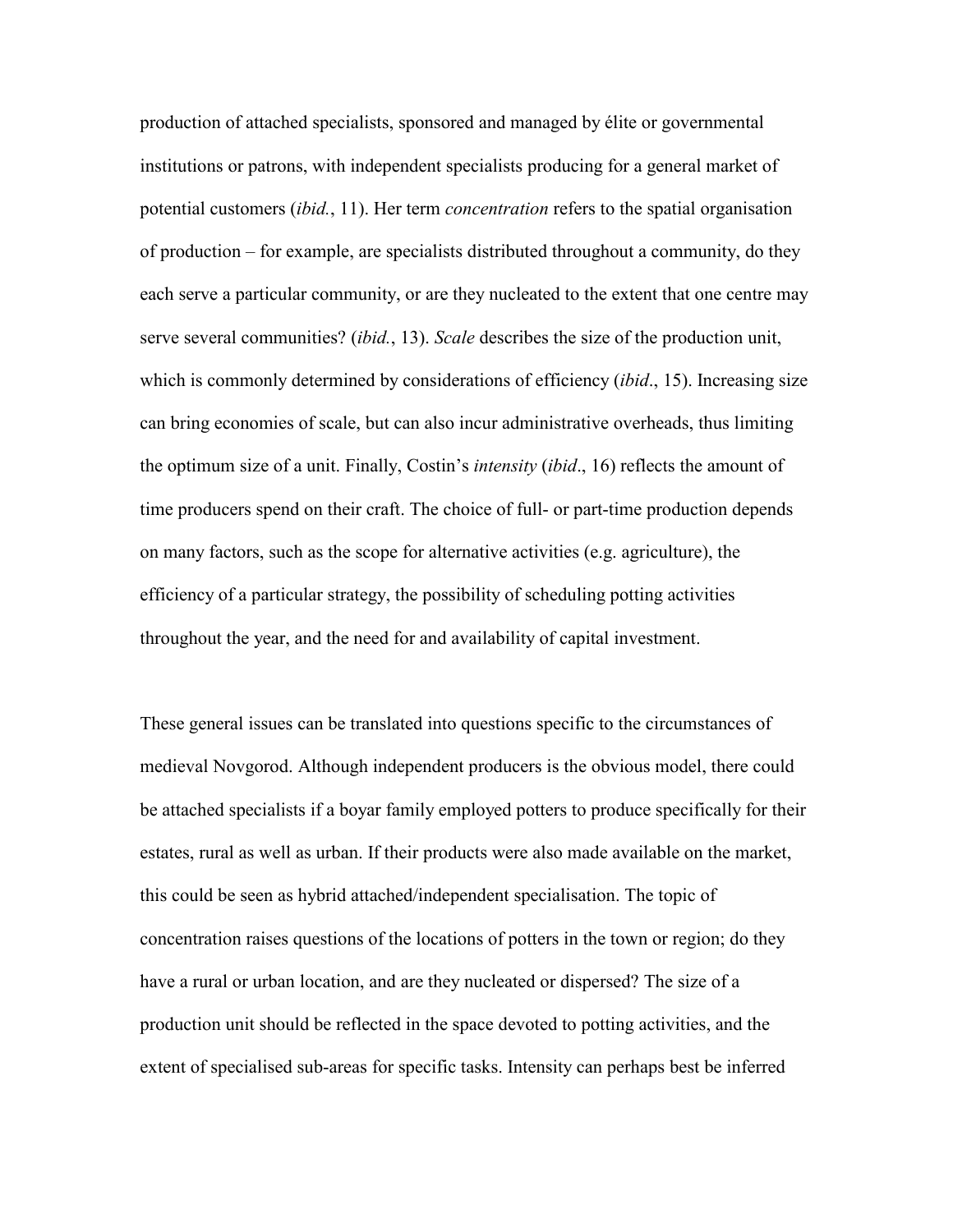from evidence for other activities that are undertaken at the same location as potting, whether purely domestic activities or those relating to other productive processes.

There is considerable interest in identifying changes in modes of production, both within a region and over time, as well as in characterising them. In some respects, this is an easier task, because the measures used to indicate specialisation are relative rather than absolute (Costin 1991, 35). In other words, it is easier to say that one assemblage has more evidence of specialisation than another (through, for example, its level of standardisation), than it is to specify the absolute strength of that evidence. Advances in craft specialisation are often associated in the archaeological literature with the emergence of élites (Peregrine 1991), but this relates to prestige goods and 'attached' specialists.

Over the period we are considering (10th to 15th century), changes can be expected to occur, but not necessarily in a linear progression; waves or cycles may be observed (Orton 1985). Also, changes may not take place simultaneously across a region, and different modes may co-exist.

## Archaeological evidence

The archaeological record can only provide indirect evidence for answering such questions, and as many different sorts of evidence as possible must be sought, to try to build a coherent picture. Four broad sources of evidence may be looked for: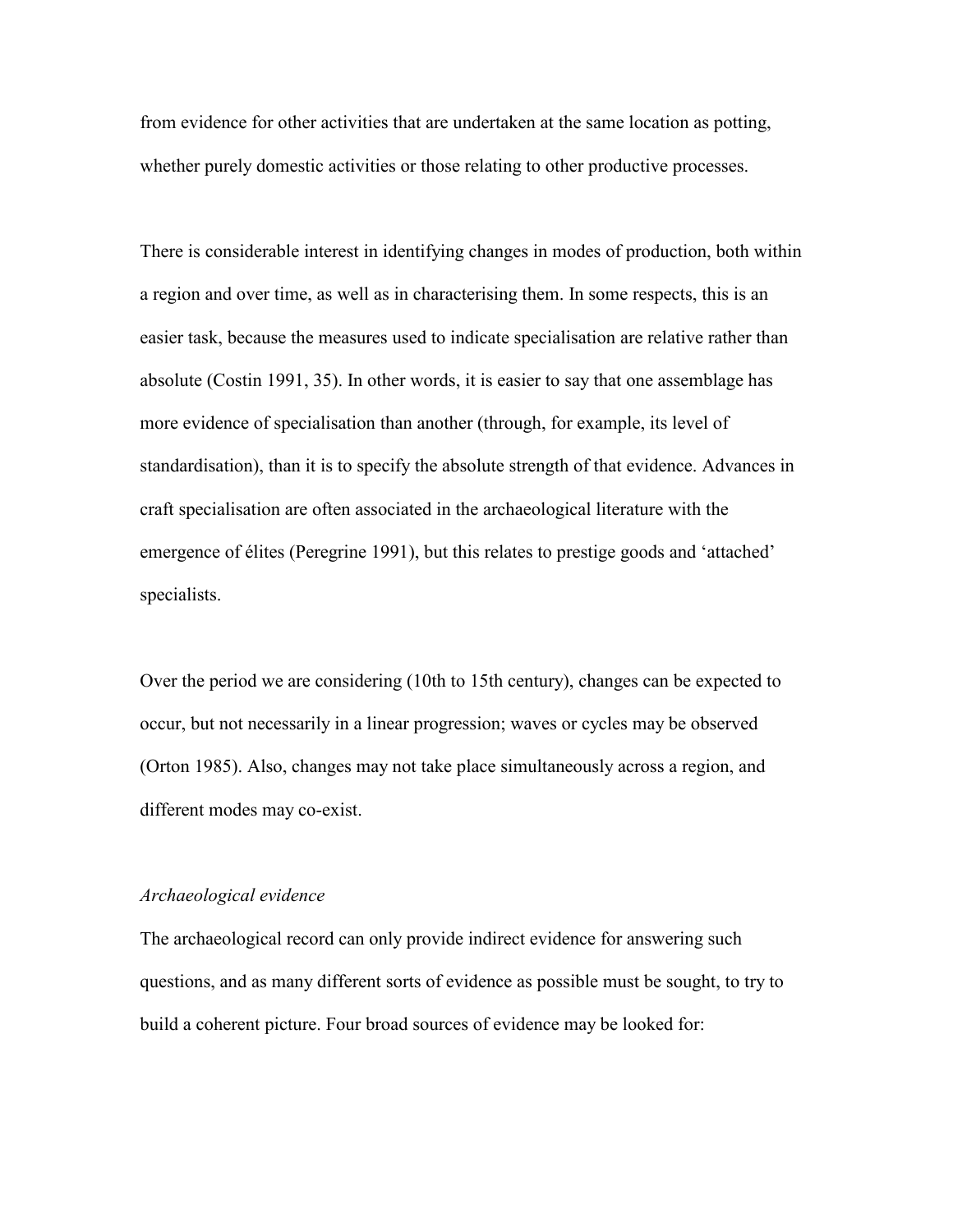- 1. Structural evidence, e.g. kilns, workshops, ancillary structures such as clay preparation pits. Production waste.
- 2. Technical evidence from the pottery itself clay and inclusions, methods of construction, decorative techniques, firing temperature and methods.
- 3. Standardisation/diversity of the product: variation of form and type within and between assemblages across sites, towns and regions.
- 4. The scale of production how many pots were being made?

# Structural evidence

Permanent kilns (gorns) and ancillary structures are one of the clearest forms of evidence for production beyond the household level, but none have yet been found, in Novgorod (Gaidukov, pers. comm.), in Pskov (Kildyushevskii 2006, 85), or in Torzhok (Malygin, pers. comm.). This is not a purely regional phenomenon; large medieval settlements elsewhere have also failed to reveal evidence of pottery production within the settlement, for example southern England (e.g. Winchester, Southampton, Chichester, Salisbury) in the medieval period, or Vijayanagara in south India (Sinopoli 1999, 119). The general view in north-west Russia is that kilns would have been located outside towns, for reasons of the fire hazard that they represent, and for access to resources (clay, fuel, water). Certainly, there are abundant resources of good potting clay in the immediate vicinity of Novgorod and at Ryurik Gorodishche, where potting may also have taken place (Plokhov 2006, 13).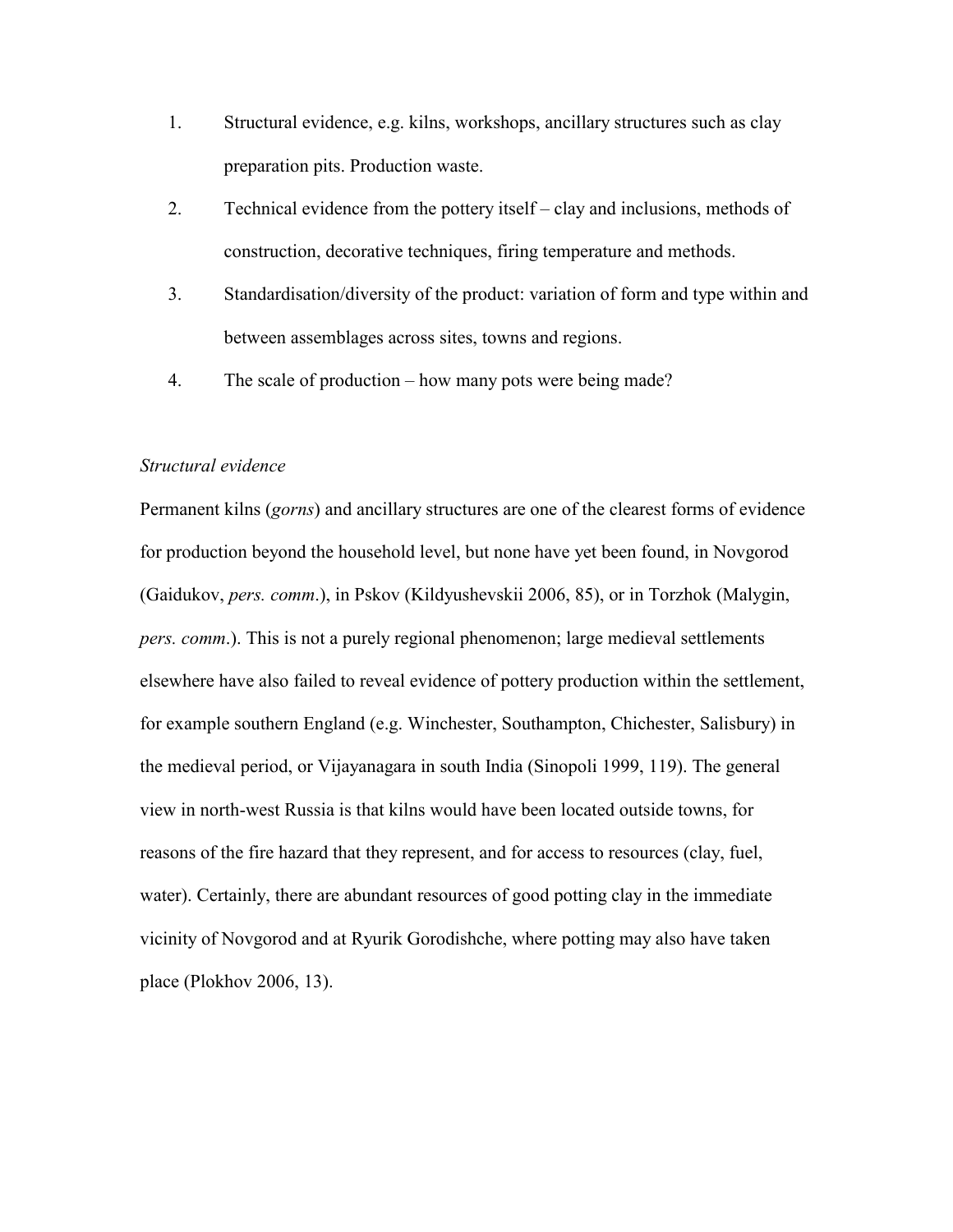The possibility of firing pots in domestic stoves (*pechs*) has also been suggested (Kildyushevskii 2006, 86), though this could only be on a small scale and would indicate household production. It is thought that such stoves could achieve a temperature of 600−700°C, probably below the firing temperature of most of the 'grey' or 'brown' pottery (700−800°C, see Kildyuskevskii 2006, 86) and certainly below that of the 'white' pottery (950°C; ibid.).

However the pottery was fired, production centres should be characterised by large quantities of production waste, in the form of broken, distorted or over-fired pottery (wasters), as well as ash and possibly fragments of firing structures. No large deposits of such material have been found in either Novgorod or Pskov (Kildyuskevskii 2006, 85), although debris from the production of tiles has been found at Pskov *(ibid.)*. Small quantities of potential waster sherds have been found throughout the material from Troitsky XI, but it has proved extremely difficult to distinguish between genuine wasters and sherds derived from pots that had been destroyed in a house fire. It is also possible that waster sherds in bulk may have had a value in their own right, and may have been moved from their source for such a purpose. Such a practice has been observed by the author at an 18th-century site in Mitcham, London, where large quantities of kiln waste had been moved several kilometres, for use as hard core when the floor level of a building was raised.

Possible production sites should be sought in the immediate hinterland of towns, though admittedly this could be like looking for a needle in a haystack. They are likely to be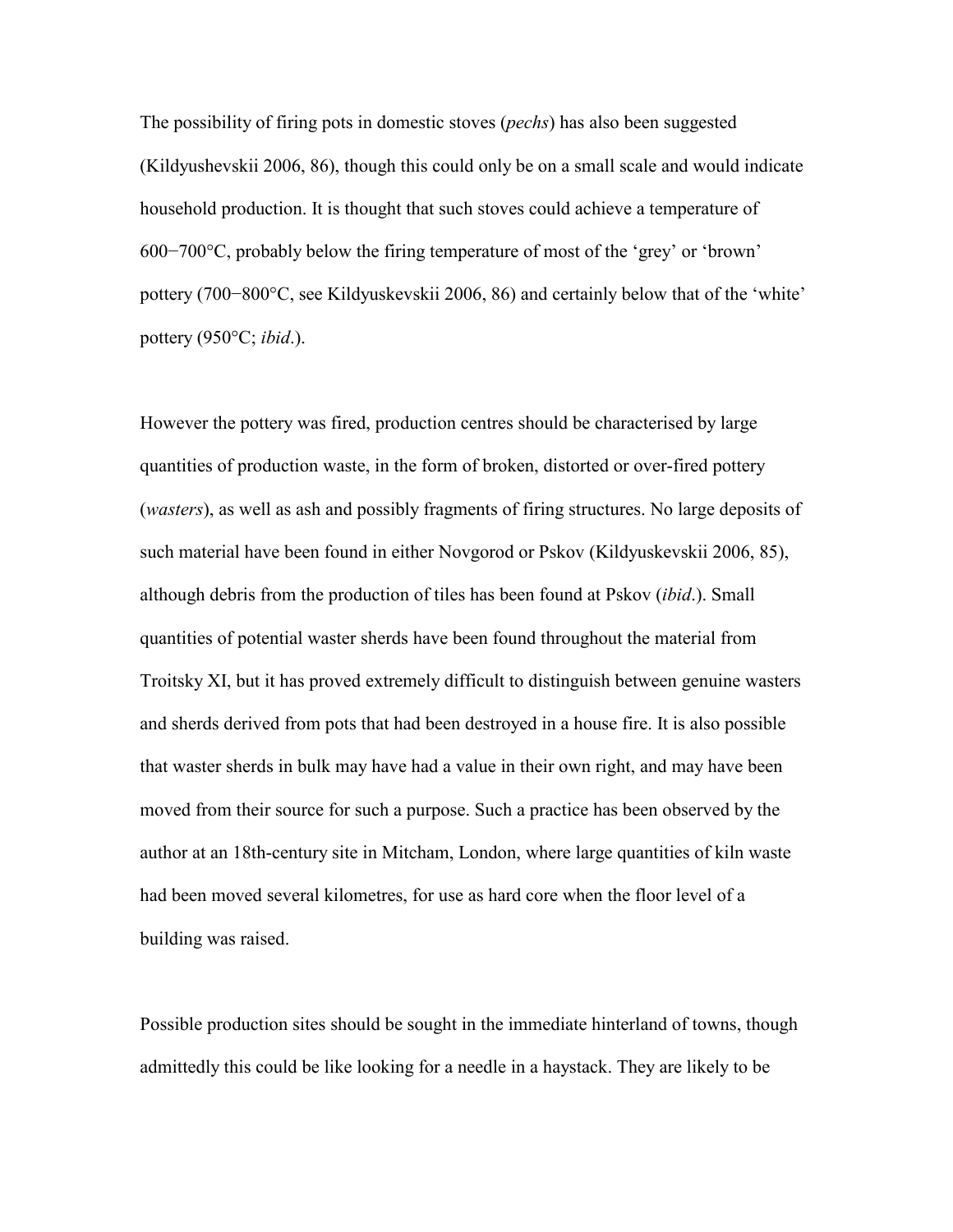located above the level of spring floods, and could perhaps be found by field-walking for concentrations of sherds, or by magnetometer survey. However, in the short term we must look for other sources of evidence.

## Technology

This is the most common source of evidence, being present in some way on every sherd found. It can be sub-divided into: the clay and inclusions, evidence for forming and finishing, decorative techniques and glaze, and firing.

The pottery generally has substantial additions of filler – up to 20 or 30% (Brorsson, pers. comm.), although some has inclusions that are naturally present, and a small minority has no inclusions at all. The most common inclusions are crushed granite (gruss) and various grades of sand; grog is also sometimes used. There appear to be chronological trends in the use of different fillers: Kildyushevskii (2006, 83) notes that at Pskov, fine, medium and coarse sand predominate in the  $12<sup>th</sup>$  and  $13<sup>th</sup>$  centuries, with little gruss; in the  $14<sup>th</sup>$  and  $15<sup>th</sup>$  centuries there is more gruss and fine sand, but less medium and coarse sand, while in the  $16<sup>th</sup>$  and  $17<sup>th</sup>$  centuries fine and medium sand predominate. In contrast, Brorsson (pers. comm.) notes a trend away from added gruss towards the use of naturally-occurring sand from the  $13<sup>th</sup>$  century onwards in the samples submitted to them from Novgorod. However, the samples were not selected to be representative of each period, so this pattern may be misleading. Analysis of Orton and Wilson's data suggests that the proportion of sand-tempered pottery at Novgorod did not exceed 10% in the 13th century, and was about 40% in both the 14th and 15th centuries.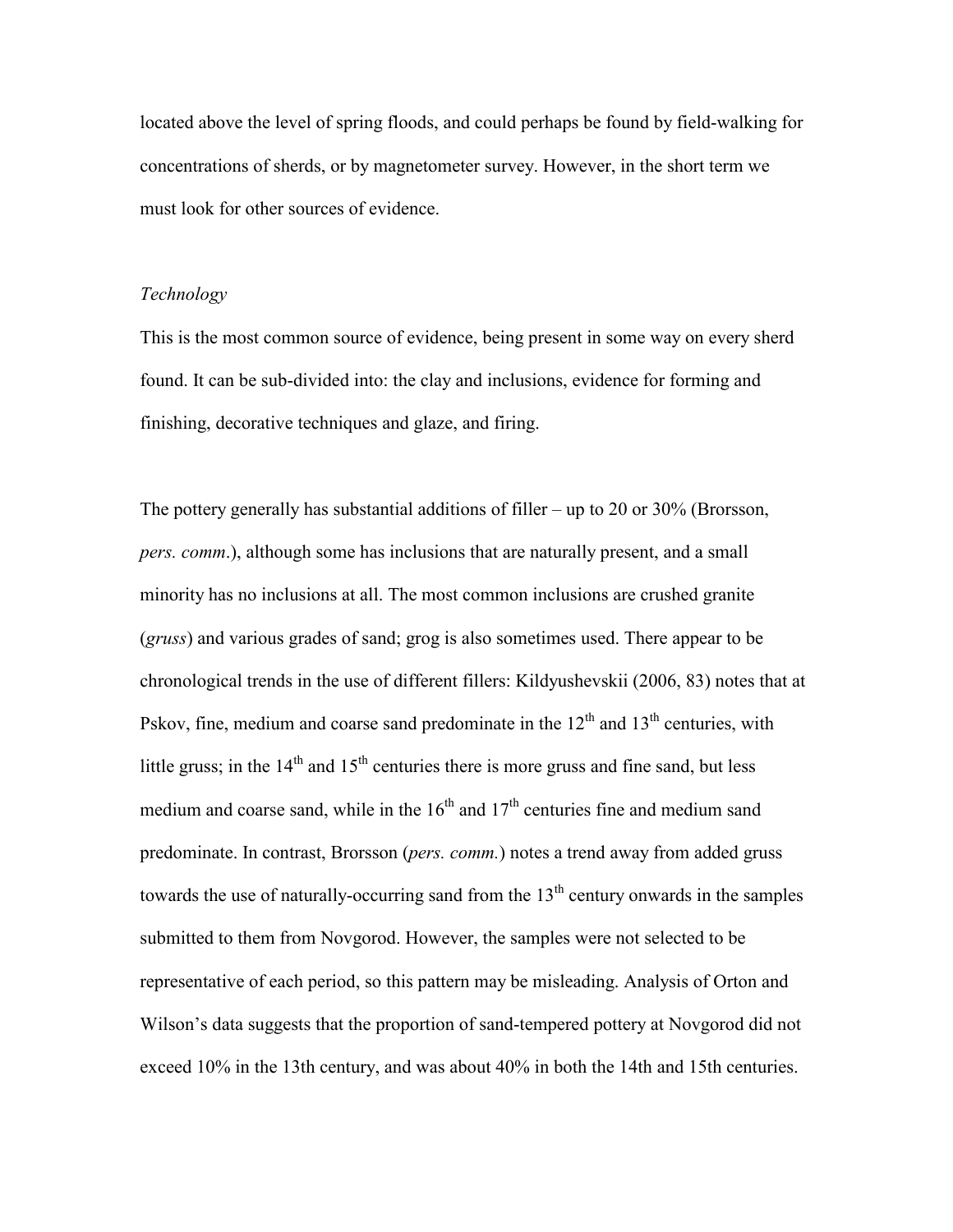Brorsson (*pers. comm.*) makes the point that clay with gruss inclusions could not have been thrown on a wheel, while clay with sand could have been, and so they see the change from one to the other as reflecting a change to fully wheel-thrown pottery. However, as gruss continues to be used right to the end of the period (see above), the change may have been very gradual.

It is generally agreed that there are three broad stages of development in the forming of pottery: entirely handmade, wheel-finished (usually referred to as wheel-turned in the Russian literature), and fully wheel-thrown. Bobrinskii's seven stages (Bobrinskii 1978; see Goryunova 2006, 32) seem more elaborate than is needed for our purposes here. In the first two stages, pots are built up from wide flat coils of clay (Kildyushevskii 2003, 84; Plokhov 2006, 14). Direct evidence for throwing is best seen in the form of marks on the inside of pots, especially on the lower parts, which are however not always retained from excavations. Russian authors tend to see the step from handmade to wheel-finished as fundamental, while Brorsson (*pers. comm.*) sees it as a minor change within a conservative tradition, and place more emphasis on the introduction of wheel-throwing, which they place in the  $13<sup>th</sup>$  century. Kildyuskevskii (2006, 84) sees the main advances (wheel-throwing, improved firing techniques, glazing and other finishing techniques) as coming later, in the late 15th or 16th and 17th centuries. This period is poorly represented at Novgorod.

An interesting technical aspect is the use of glaze, whether functional (to seal the surface of a pot) or decorative. Evidence from Pskov (Kildyushevskii 2006, 85) shows that glaze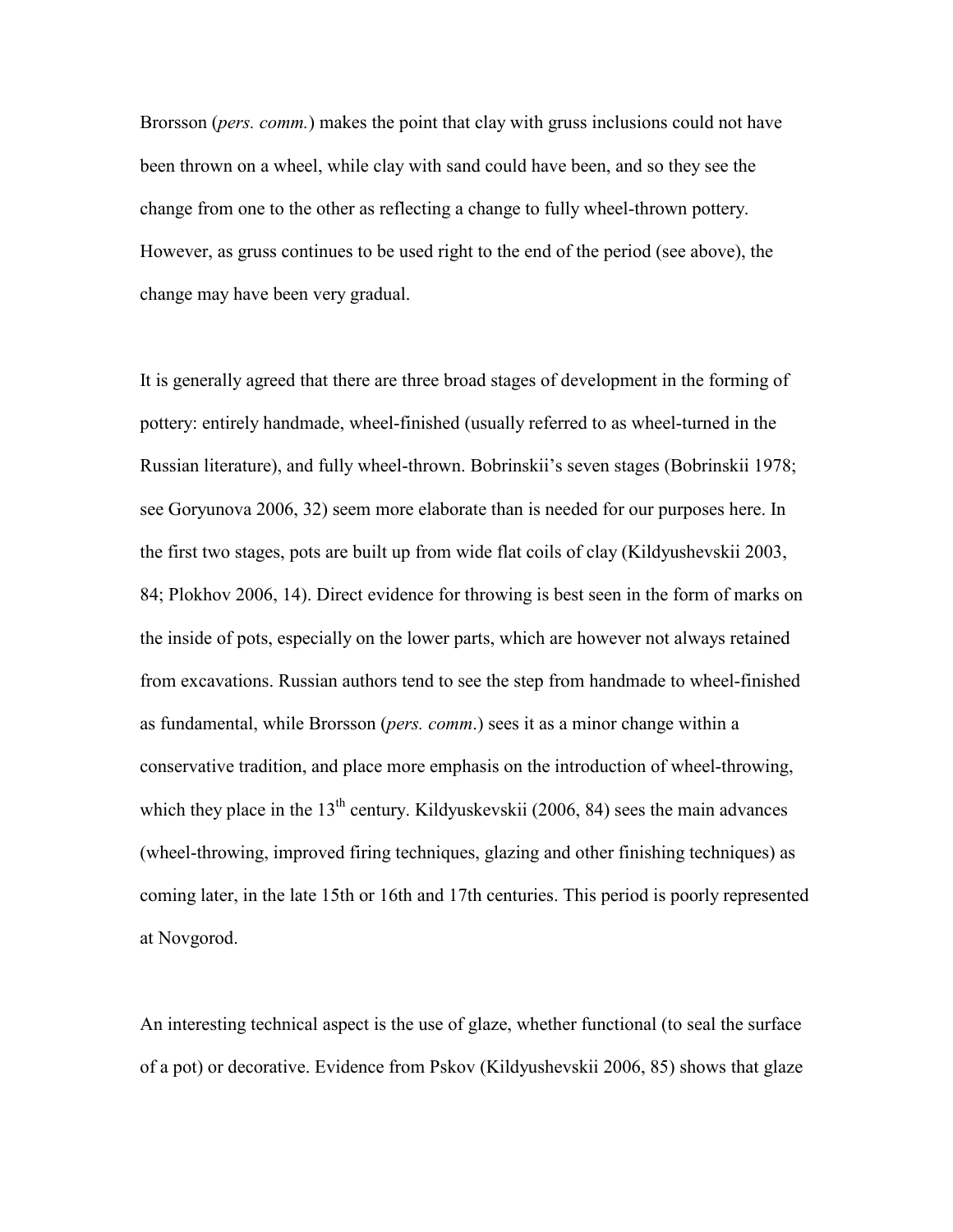was introduced for decorative purposes in the 16th and 17th centuries, linked to the introduction of a range of 'table ware' forms. The timing is probably similar at Novgorod, but this period has been little studied there. Novgorod, however, shows an earlier attempt to introduce glazing (on the inner surface, and therefore presumably functional), in the form of a small group of late-13th-century glazed wasters from the Duboshin site. Although made of local clays (Gaimster 2006, 141), they are similar in style and technique to Baltic ware, and ultimately to the redwares of the Low Countries (*ibid.*). While this appears to be a failed experiment (in that production did not continue), it is perhaps the best evidence of that date for craft potters who have the resources to attempt to innovate (even if their innovation was not taken up by the consumer). Failed attempts at ceramic innovation are known from other medieval towns, for example from Canterbury (Cotter 1997) and possibly from Exeter (Allan 1984, 27−30) in England. By way of explanation, Gaimster (2006, 141) links this attempt to the proximity of Duboshin to the German and Gotland quarters, where more advanced 'western' pottery (stoneware and glazed redwares) was being used by foreign merchants.

#### Standardisation and diversity

The more concentrated and centralised the production of pottery, the more 'standard' (or less diverse) the product should be. Diversity should therefore be capable of indicating the level of industrial and/or craft pottery as against domestic potting (with the domestic being the more diverse). The problems with this approach are the level at which diversity is to be measured, and how it is to be measured. Ideally, diversity can be measured by the number of different types (cf. species) in an assemblage, or by their relative proportions.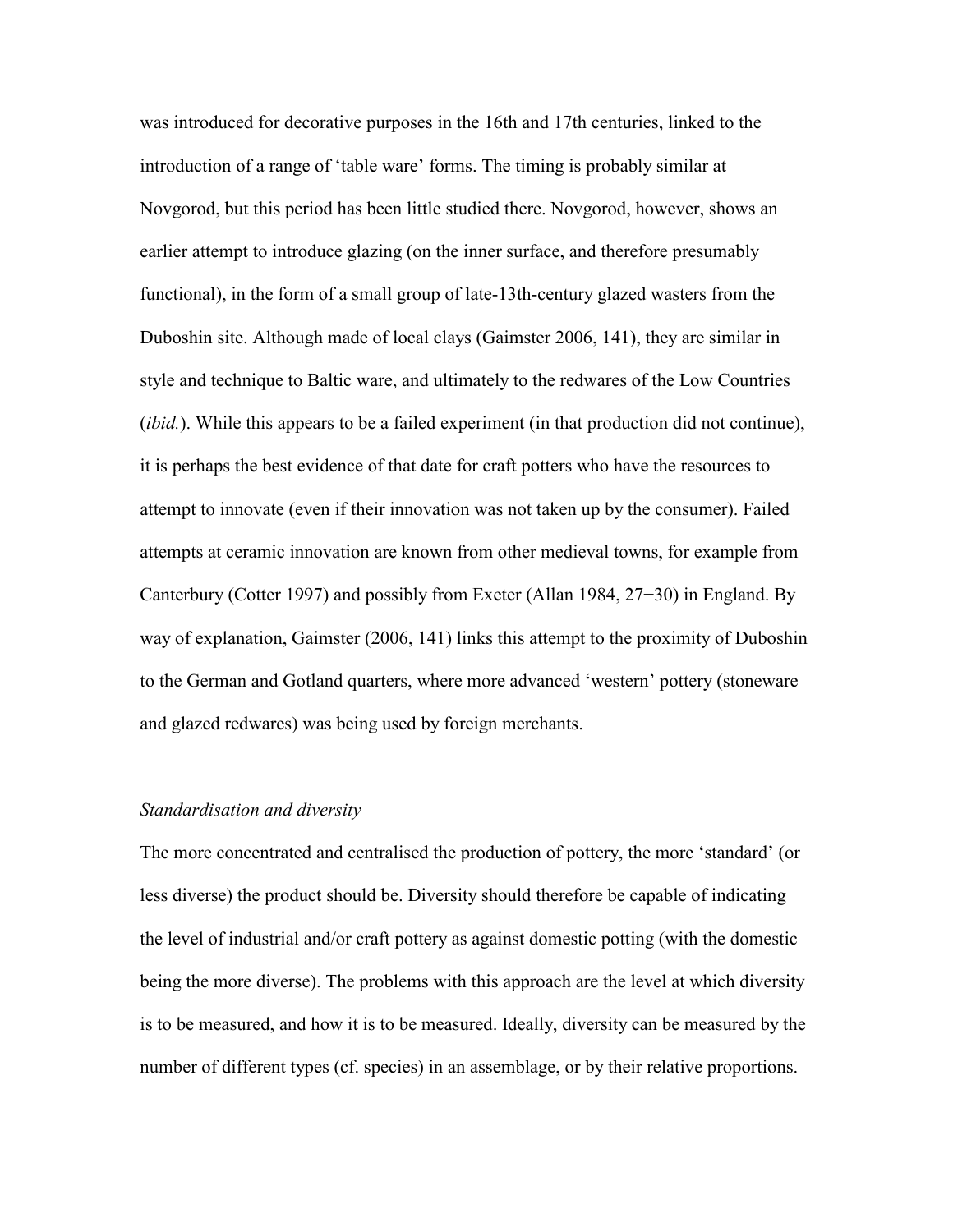This approach gives rise to both theoretical and practical problems (Orton 2000, 171−6), but a specific one here is the meaning of 'type' (compare, for example, Blackman *et al* 1993, 61). Russian authors generally use a four-level type system, for example classseries-group-type (Koval 2006, 162–4) or group-type-subtype-variant (e.g. Malygin *et al* 2006, 58), and it is far from obvious which of these levels (if any) is appropriate. The top (Malygin's 'group') level is too high, as it often represents different functional groupings, and the production of a wide range of functional groups is more likely to indicate industrial or craft production. The 'variant' level is likely to be too low, as it represents minor variations which are designated for typological convenience (Malygin, *pers.*) comm.). In fact, the whole typological system is geared towards chronological or functional variation, and is not suited to questions about diversity, which it was never intended to answer.

Decoration might be a more fruitful approach (Hagstrum 1985, 68), since it is less related to function, and might hypothetically be used to differentiate different producers of the same functional type. At both Novgorod and Pskov, the chronological trend is towards simplicity of decoration, with (a) fewer pots being decorated, (b) a smaller area of each pot being decorated, and (c) fewer decorative styles ('combinations') being used together (Kildyushevskii 2006, 110; Rud 2006, 128). This might reflect an increased scale of production and market orientation (Kildyushevskii 2006, 111), but there could be other social or ethnic reasons (e.g. less need to assert individuality?).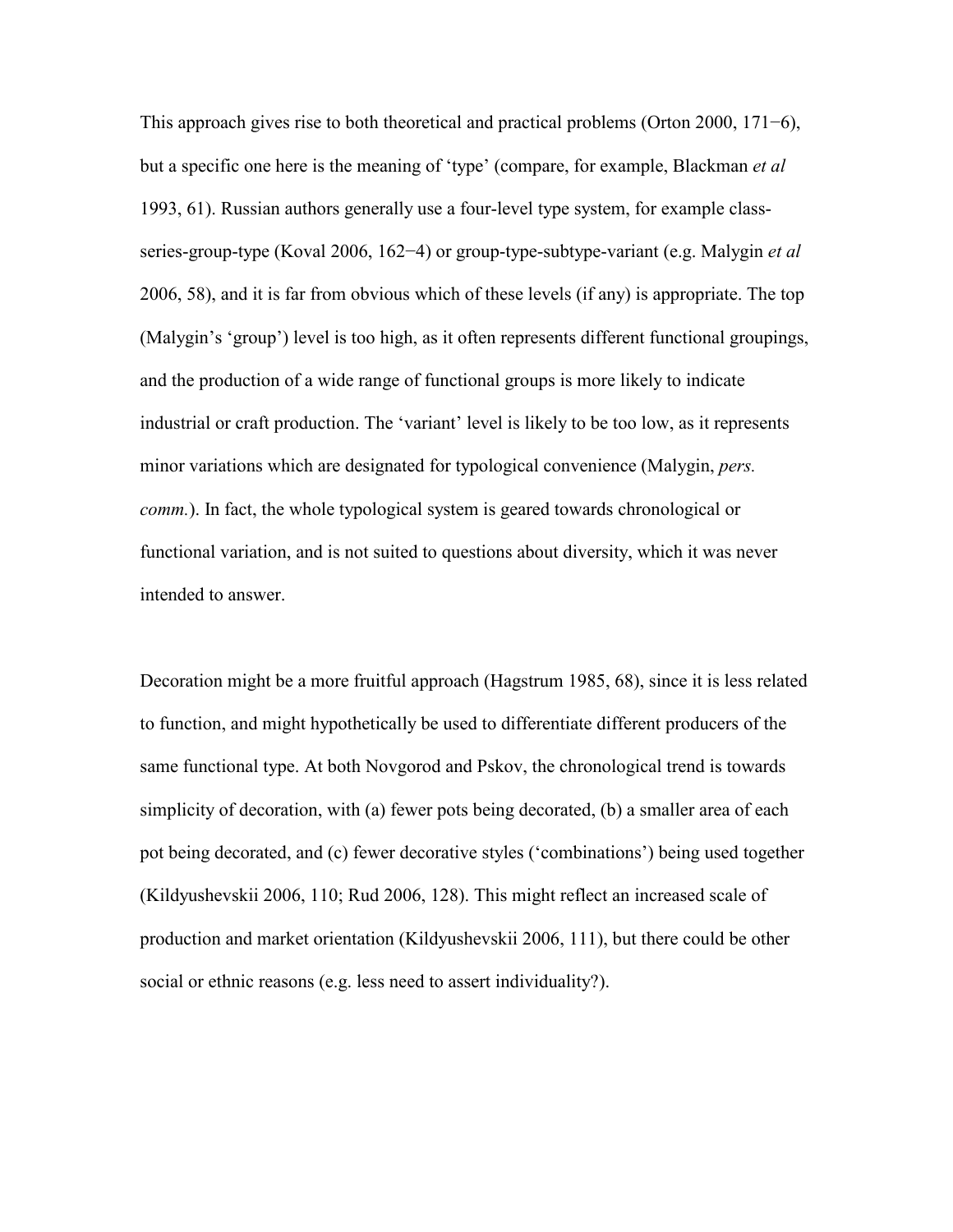Whether one looks at form or decoration (or both), the question can also be asked within or between assemblages. For example, diversity could be expressed by the presence of a wide range of types within an individual site or location, or by differences between different parts of a town or region. The latter might give some idea of the local scale of production, in the sense of the area supplied by a particular producer. However, far more sites will have to be investigated before this approach becomes even remotely possible, and care will have to be taken to distinguish different ethnic groups, for example in the German or Gotlander quarters.

Because of the difficulties of choosing an appropriate level of definition of form type or decoration for studying diversity (see above), alternative variables are sometimes sought. Measurement variables (e.g. height or rim diameter of pots; weight) are attractive because they can be easily defined and reliably recorded. Variability can be measured statistically by use of the standard deviation (sd) or, better, the coefficient of variation (cv). The cv is the sd divided by the mean, and is preferred because it scales variability to the size of the variable (Costin and Hagstrum 1995, 631). For example, a sd of 1 cm on a diameter of 10 cm expresses greater variability ( $cv = 1/10 = 10\%$ ) than it does on a diameter of 20 cm  $(cv = 1/20 = 5\%)$ . Eerkens and Bettinger (2001, 495) have suggested a theoretical lower limit to the cv of 1.7% as the best that can be achieved in craft processes, due to the limitations of human perception.

The data on rim diameters collected from the ceramic sample of the Troitsky XI excavation, Sector B (Orton 2006, 124) can be used to test this approach. It has already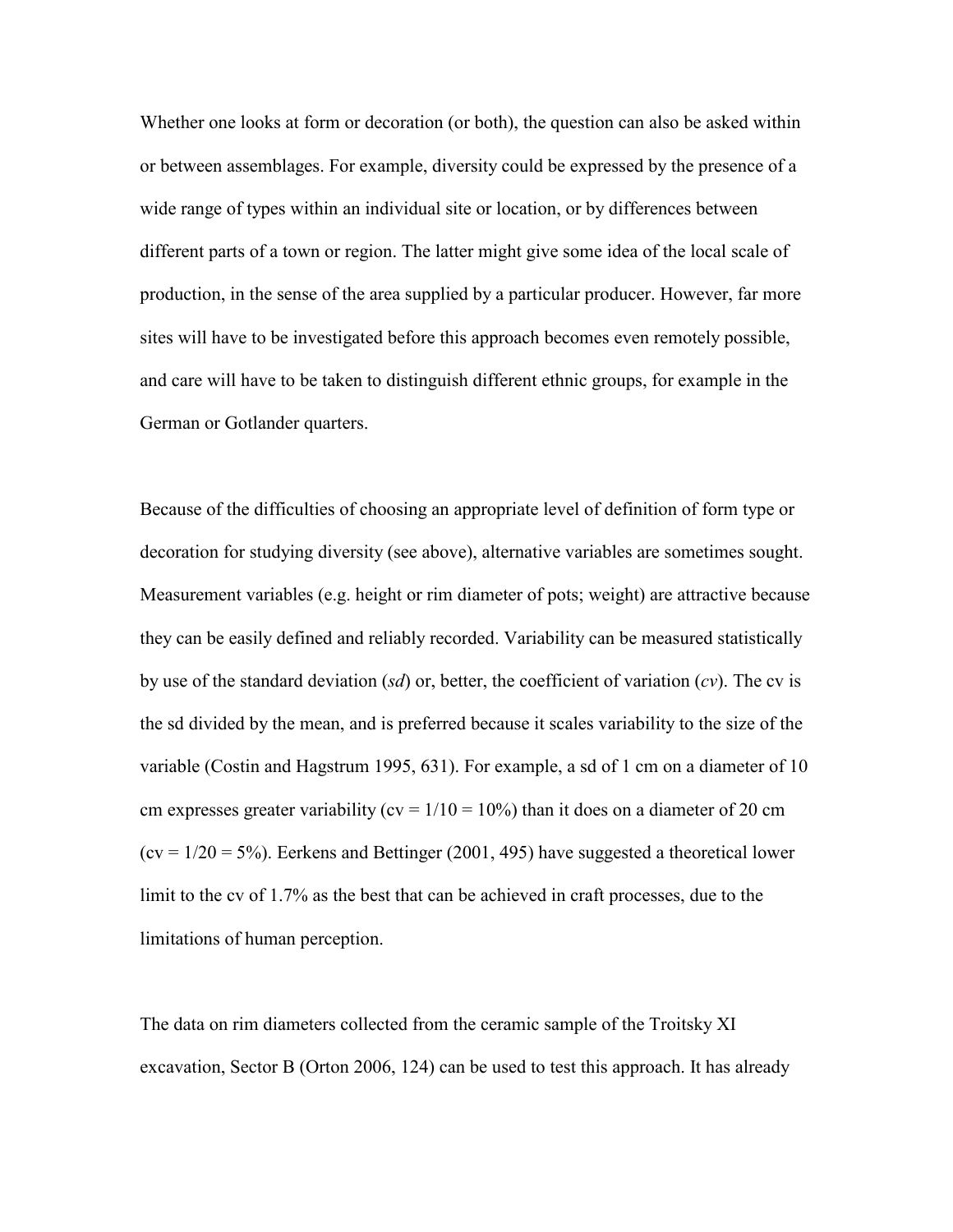been established that average rim diameters vary both between forms and over time (*ibid.*, 125), so variability must be measured for contemporaneous groups of the same form, which can then be compared with other forms of the same date, or the same forms at other dates. For each of the spits that had been catalogued in detail, the means, sds and cvs of the rim diameters were calculated for each form that was well represented in that spit. The cvs were universally large: all were greater than 10%, typical values were between 15% and 20%, and a few were greater, ranging up to 26%. The only exception is a group of lids that has a cv of only 5%. However, because of the difficulty of distinguishing between the rims of lids and bowls, not too much should be made of this difference. There are no chronological trends in the cvs, and no consistent differences between the cvs of hand-made and wheel-turned types. The scale of the variability strongly suggests that, at any one time, each form was being made in a range of sizes. This observation supports the view of Kildyushevskii (*pers. comm.*), and may in fact be indirect evidence for specialised production, since manufacture of the same form in a range of sizes suggests production for a number of consumers, while manufacture aimed at just one size may be more typical of domestic production.

## Scale of production

This brings us to the last of our indicators. The actual numbers of pots being produced may give us an idea of how they are produced, with industrial production more prolific than craft production, which in turn is more prolific than domestic production. Normally, such figures would be unobtainable, but the particular circumstances of Novgorod may make it possible to obtain estimates, which although not precise, may suggest the order of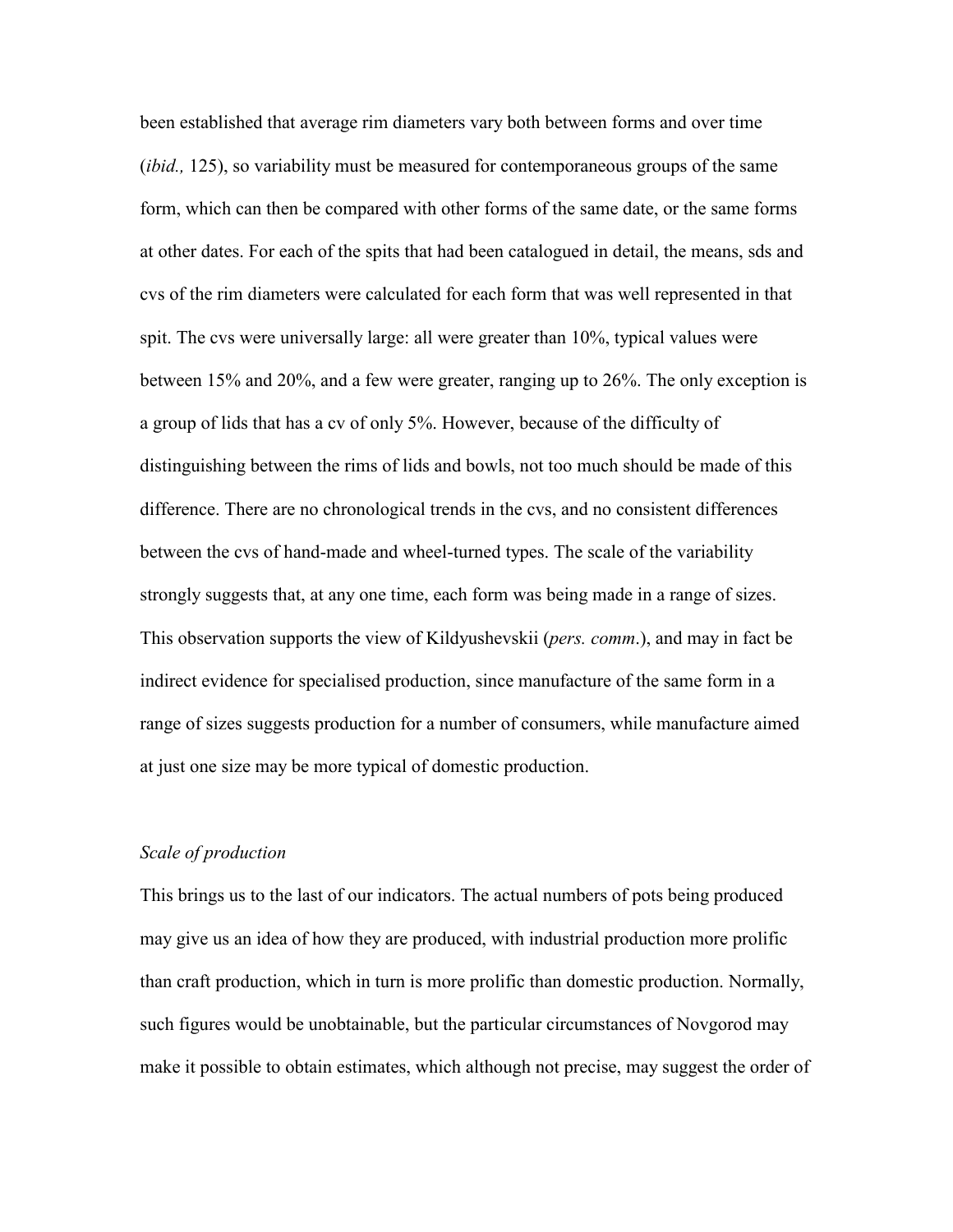magnitude. It is thought (*pers. comm.*) that rubbish was generally disposed of inside the town, and that pottery in particular is concentrated in and around buildings. This being so, it should be possible to estimate the numbers of pots present per unit area or volume, and hence the total 'throughput' of pottery, which can be equated to local production, since imported wares are insignificant in quantity. However, it does not tell us about the numbers of pots in use at any time, because we have no information on use-lives. Once again, we really need a series of samples from across the town to achieve reliable estimates, and so far only one sample area – Sector B of the Troitsky XI excavation – has been recorded in sufficient detail. This area may of course not be representative of density of occupation across the town (in fact, there is evidence that it may not be, see below), but it at least gives a starting point.

The argument proceeds in a series of steps of increasing complexity:

Step 1:

Troitsky XI: 167,000 sherds from  $320m^2 \approx 520$  sherds/sq.m. or about 100 sherds/cu.m. (based on a depth of 26 spits  $= 5.2$ m). This pottery density is likely to be too high because the average 'property building density' (i.e. the proportion of each property occupied by buildings) is about 0.25 (Khoroshev *et al* 2001, 26), but the plan of Troitsky XI (Alexandrovskaya et al 2001, 18) shows that its property building density is considerably greater than this.

Troitsky X: 247,000 sherds from  $775 \text{m}^2 \approx 320$  sherds/sq.m. or about 60 sherds/cu.m. Nerevsky XV–XXXII: 900,000 sherds from (say)  $4000m^2 \approx 200$  sherds/sq.m. or 40 sherds/cu.m. (depth of excavated deposits  $=$  5m, Rybina and Khoroshev 2002, 111).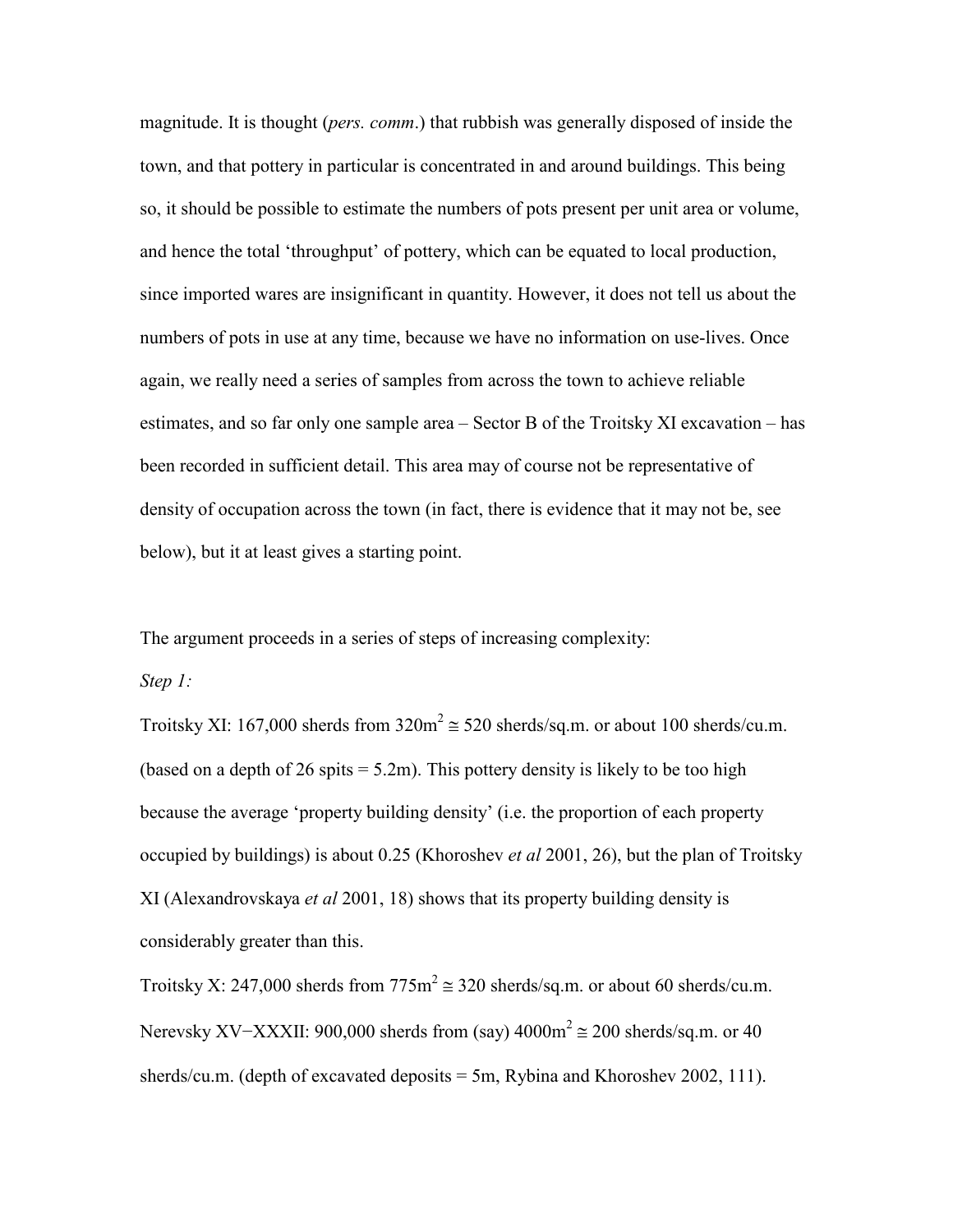Take a weighted average of about 50 sherds/cu.m. or 250 sherds/sq.m.; a figure of 80 sherds/pot (Orton 2006, 117) would suggest about 0.6 pots/cu.m. or 3 pots/sq.m.

Taking the area of the medieval town to be about 400 ha, and reducing it by 15% to allow for non-domestic areas (e.g. roads and churches) (Kolchin 1985, 65), would lead to a total of 10.2m pots, or about 18,000 p.a. This is only a 'point' estimate, and must be subject to a considerable margin of error. There are two main sources of error: error in the estimate of the number of sherds per cu.m. (point estimate of 50 sherds/cu.m.), and error in the estimate of the number of sherds per pot (point estimate of 80 sherds/pot). Statistical arguments suggest that reasonable 'interval' estimates for these factors would be from 30 to 80 and from 60 to 100 respectively. These can be combined (Orton 2002) to give an overall interval estimate of the total number of pots of between 6.0m and 17.5m pots (10,000 and 30,000 p.a.).

## Step 2:

The first attempt is too high, as it assumes that the cultural layer has the same depth across the town as it does at Troitsky and Nerevsky (about 5m), which is not the case. Calculations based on a map (Rybina and Khoroshev 2002) that divides Novgorod into 'zones', and the median thicknesses of the cultural layer in sites in each zone, suggest an average depth across Novgorod of about 2.0m, leading to a revised estimate of about 4.8m pots overall, or about 8,400 p.a. Similar arguments to those used in Step 1 lead to an interval estimate of the total number of pots of between 2.4m and 7.2m pots (4300 and 12700 p.a.).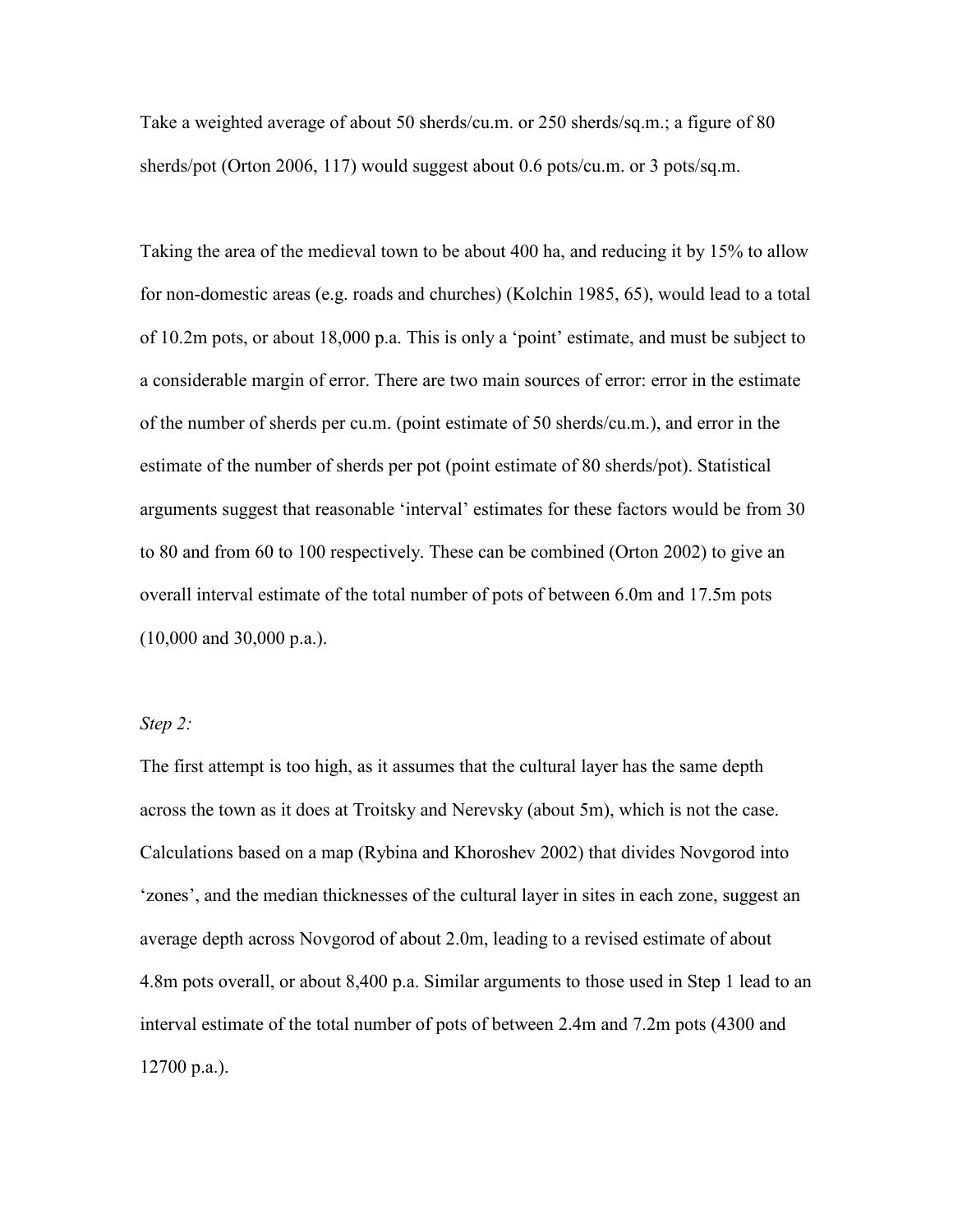# Step 3:

These calculations are still too simple, as they assume a constant density of pottery (in terms of pots per cu.m. of deposits) throughout the period. Data collected from Troitsky XI (Table 1) shows that this is not the case. In this table, the numbers of rim sherds per spit have been converted to numbers per century, and then to numbers of pots per century, using figures of rim sherds per pot derived from the more detailed cataloguing of the pottery from Sector B. The table shows a relatively low density of pots in the 10th to 12th centuries, followed by a higher density in the 13th and 14th centuries (a more detailed analysis shows that this increase started in the second half of the 12th century). A relative decline in the 15th century may be due, at least in part, to disturbance of the 15thcentury spits (Malygin et al 2006, 74).

|                     |       | Centuries |       |                  |       |                  |       |
|---------------------|-------|-----------|-------|------------------|-------|------------------|-------|
|                     | 10th  | 11th      | 12th  | 13 <sub>th</sub> | 14th  | 15 <sub>th</sub> | total |
| Rim sherds          | 2342  | 3114      | 4389  | 5482             | 5848  | 4286             | 25461 |
| Rim sherds per year | 33    | 31        | 44    | 55               | 58    | 43               |       |
| Percentage          | 13    | 12        | 17    | 21               | 22    | 16               | 100   |
| Rim sherds per pot  | 11.8  | 11.5      | 11.5  | 10.7             | 11.3  | 11.3             |       |
| Total pots          | 198.5 | 270.8     | 381.6 | 512.3            | 517.5 | 379.3            |       |
| Pots per sq.m.      | 0.62  | 0.85      | 1.19  | 1.60             | 1.62  | 1.19             |       |

## Table 1: density of pottery per century in Troitsky XI

Considerations from Step 1 suggest that these figures should be halved to be representative of Novgorod as a whole (since the pottery density on Troitsky XI seems to be about twice the notional 'average'). If the depth of deposits can be related to the length of occupation, then the zonal map of deposit thickness can be used to plot the approximate extent of the occupied area within the town on a century-by-century basis.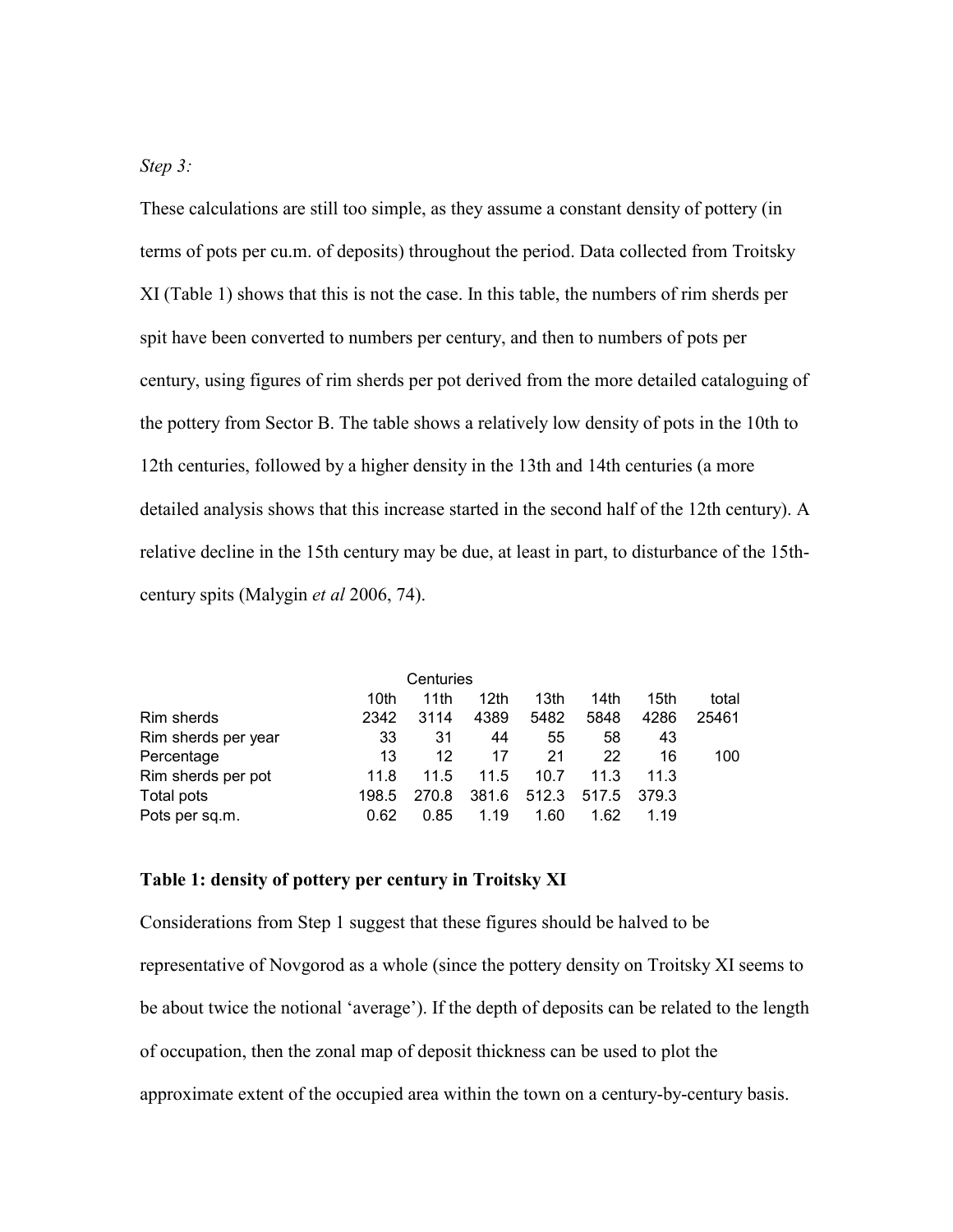The density of pottery in Table 1 can be applied to these areas to give a revised estimate of the total number of pots, which on this basis comes to about 6.9m, or 12,000 p.a. on average, varying from around 4000 p.a. in the 11th century to almost 20,000 p.a. in the 13th and 14th centuries. There is insufficient evidence to permit the calculation of interval estimates for these quantities, but they are likely to be of the same order as those for the previous steps.

Kolchin, in a discussion of medieval Russian towns, explains that the average 'ordinary' property or estate had an area of about 400 sq.m., and a population of six occupants (Kolchin, 1985, 64−5). The 'boyar' properties would typically have been from 2.5 to four times this size, with a proportionally greater population. This meant that the population density of the urban area occupied by properties would have been about 120−150 per ha., only about one-third to one-half of that estimated for West European towns at that date, according to Kolchin *(ibid.)*. From this he concludes that the population of Novgorod in the 13th century (before the Tatar invasion) was unlikely to have exceeded 30 or 35,000 (ibid., 65).

These figures can be compared with the estimates of numbers of pots to give some idea of the intensity of use. The ratio of pots to people in the 13th century seems to be about 0.6, i.e. the production of pottery was about 0.6 pots per person per annum. This does not tell us about the number in use at any particular time, as that would depend on the lifespan of the pots, for which we have no information. The ratio is markedly lower in the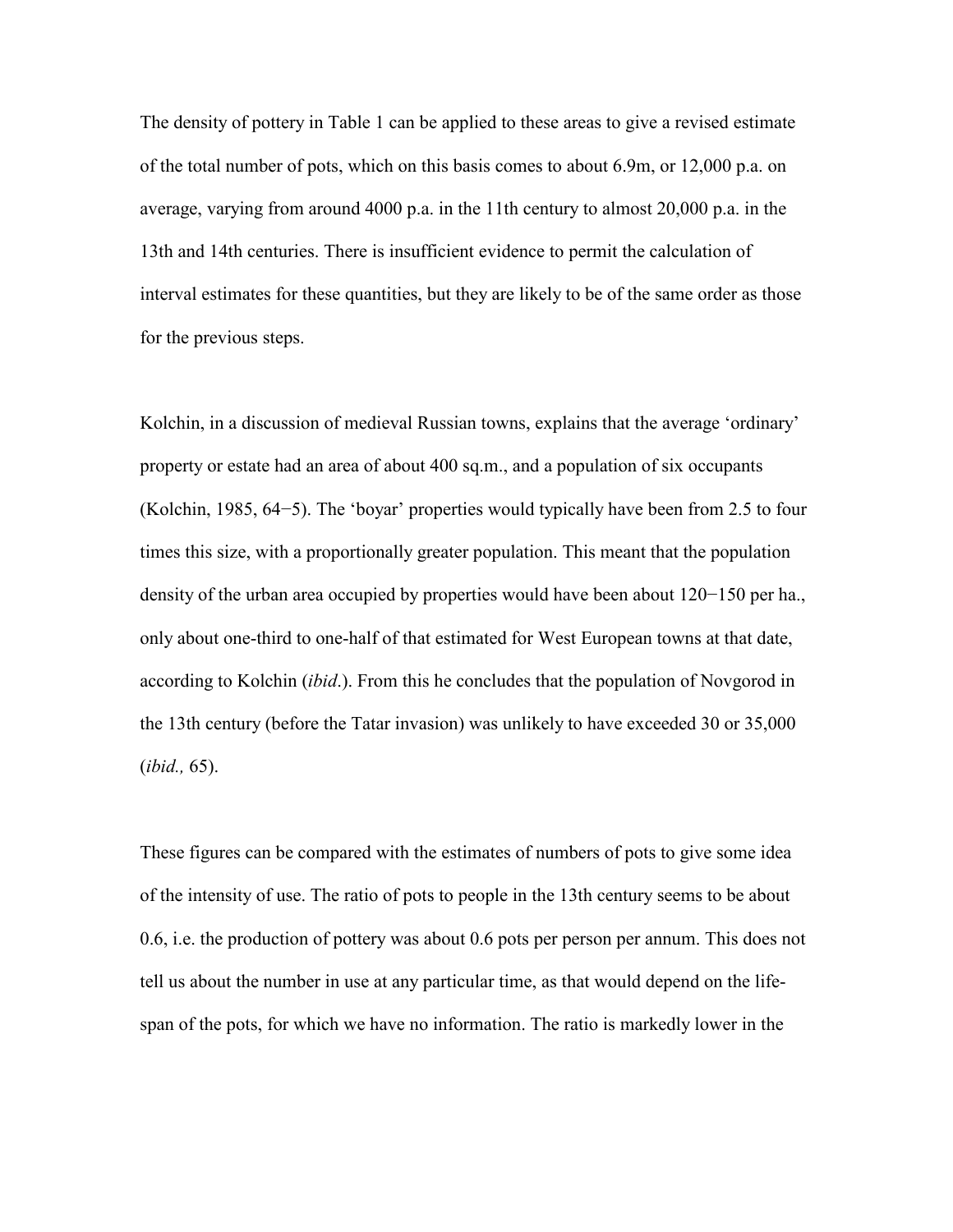earlier centuries, increasing gradually from around 0.25 in the 10th century, and seems to be static later, perhaps falling off in the 15th century.

These figures, even allowing for reasonable errors, seem well within the capabilities of domestic production. On the other hand, the production of some 20,000 pots per annum (13th century) would require the resources of several production units (on the basis of 100 pots per firing, one firing every three days for five months of the year – which is optimistic – would imply the regular use of four kilns of say 1.5m diameter and 1.0m height).

## Views on specialisation

As we have seen in the Technology section, different writers emphasise different aspects of the development of pottery production throughout this period, and thus come to different conclusions about the emergence of specialist craft potters.

Plokhov (2006, 13) comments that "Observations by ethnographers show that among the peoples of Eastern Europe hand-made pottery was produced in the home or by craftsmen and was used mainly within the confines of the settlement in which it was made".

Kildyushevskii (2006, 85) refers to the craft nature of production in Pskov in the 12th to 17th centuries, citing as evidence "the large series of identical vessels, the very small number of stamps on the bases of vessels and the use of fairly advanced techniques". He does not refer to the earlier material (9th to 12th centuries), as that had already been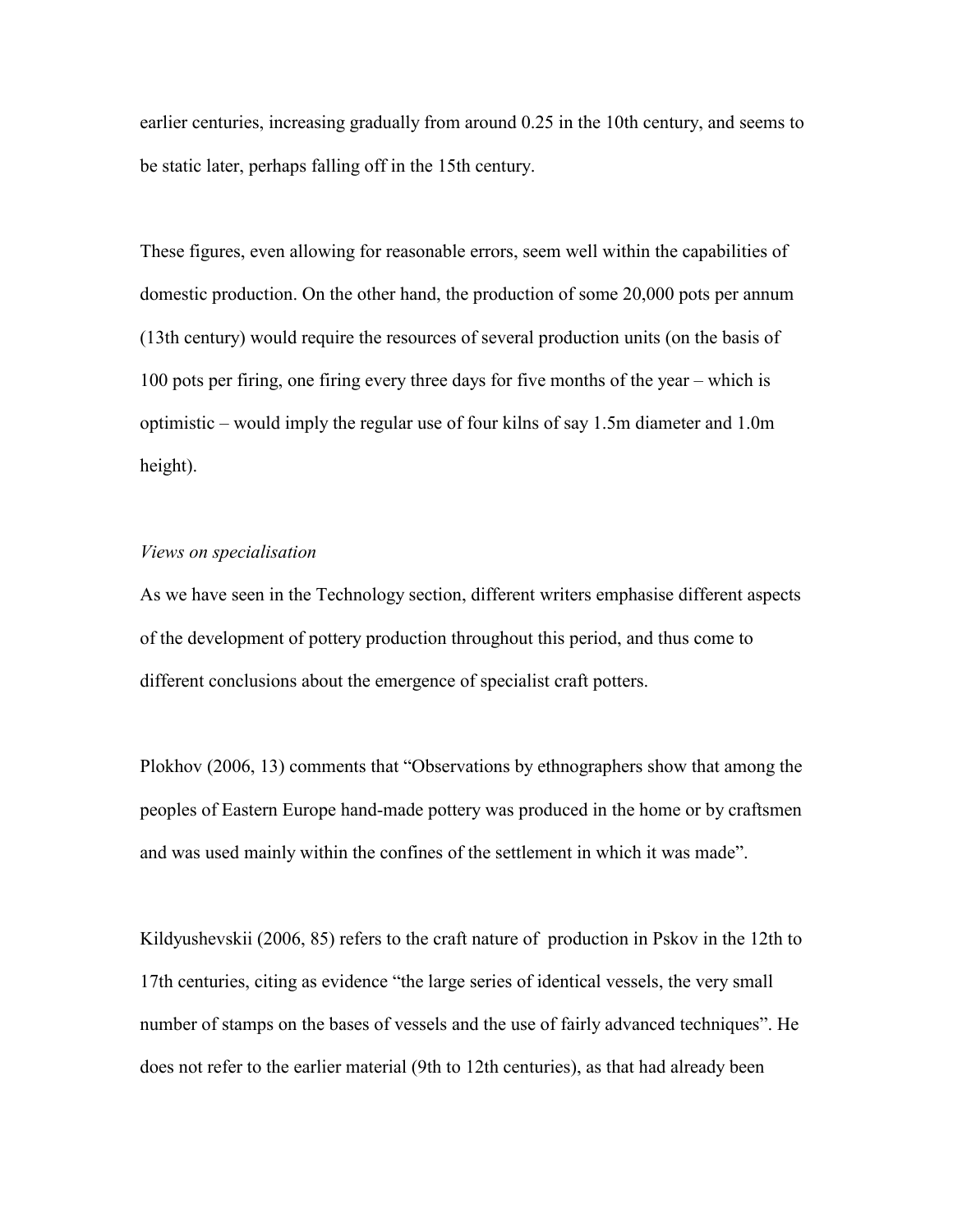published elsewhere. He also links the decrease in both the quantity and complexity of decoration throughout this period with an increasingly 'mass production' nature of the pottery (ibid., 114).

Malygin *et al.* say little directly about the context of pottery production, but they see the hand-made tradition ending at the close of the 10th or the beginning of the 11th century (2006, 76), followed by a fundamental change within the wheel-turned tradition in the middle and 2nd half of the 12th century (Spits 12−11) *(ibid.)*. At that date, many news forms appear, and rims with ledges for lids appear for the first time. They also note the use of finer temper from the late 13th or early 14th century, and the use of white-firing clay at the end of the 15th century (ibid., 55). Both of these changes might be linked to increasing specialisation; the former because it is a precondition for wheel-throwing, and the latter because it requires a higher firing temperature.

Brorsson (*pers. comm.*) stresses the importance of the introduction of wheel-throwing (in contrast to wheel-turning) as an indicator of the change from household handicraft to professional workshop production. He links this to the switch from gruss to sand temper, which starts in the 13th century (see above), and notes that this seems to be contemporary with the Duboshin glazed wasters. He raises the possibility of the acquisition of a package of technological advances (glazing, wheel-throwing, finer temper) from alien pottery in the nearby Gotland or German quarters. However, he also notes that the glazed sherds themselves are gruss-tempered, and therefore presumably not from wheel-thrown vessels.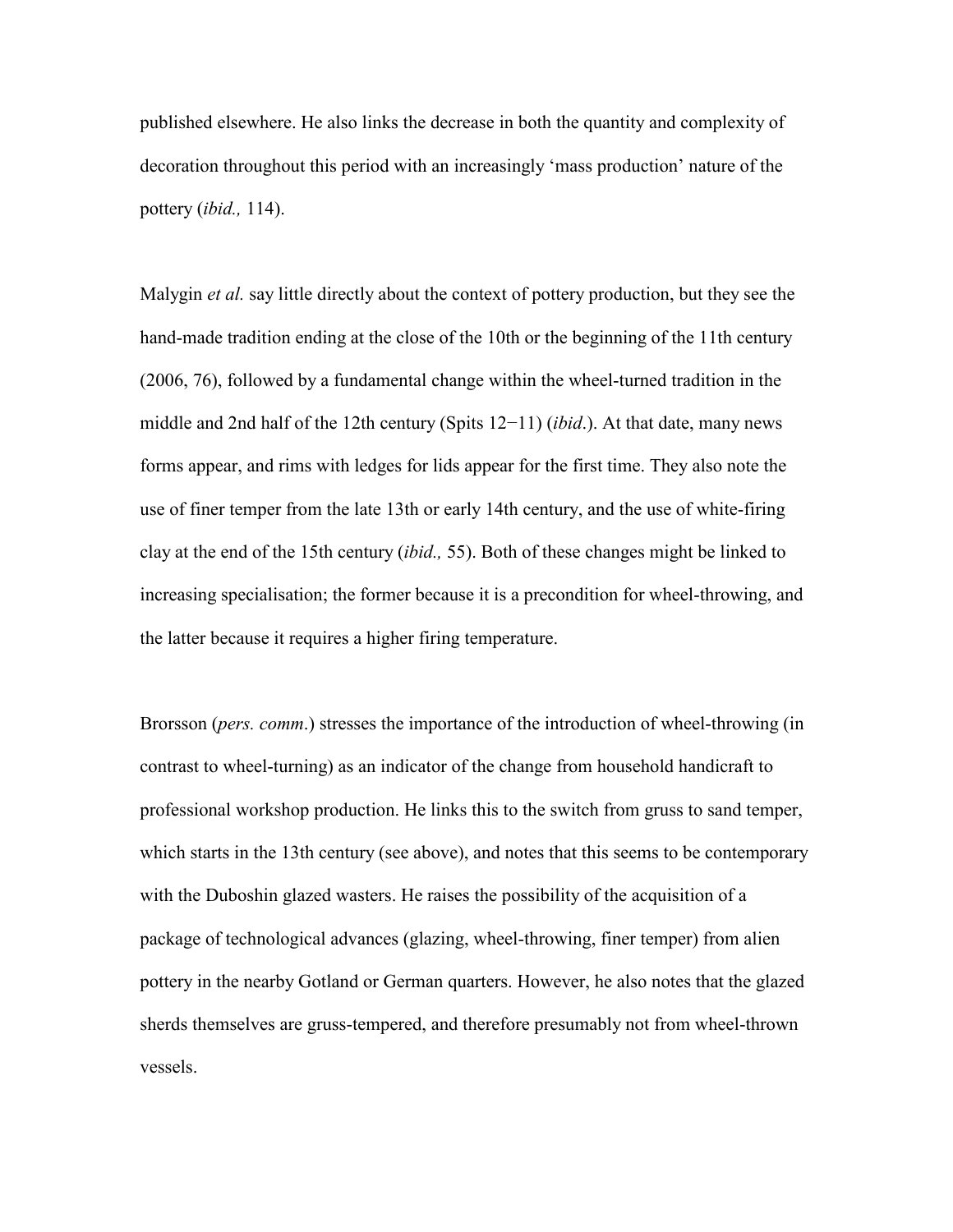#### **Discussion**

In the context of the medieval ceramics of north-west Russia, some potential indicators of craft specialisation have proved to be more useful than others. Virtually no evidence has been found of centres of production, leaving open such questions as the use of purposebuilt kilns (in contrast to bonfires, temporary kilns or the use of domestic stoves), their possible nucleation, and their location in rural or urban areas.

The standardisation approach has been of limited use; reliance on a typology devised for chronological purposes means that diversity cannot be expressed through counts of types, while the variability of measured dimensions (e.g. rim diameter) shows no patterning either between types or through time. Indeed, there are reasons to suggest that craft production here might be expected to show greater diversity in this respect, reversing the usual argument. Only decoration seems to hold some promise; there are significant trends in the proportion of pots being decorated, the extent of decoration on each pot, and the number of decorative styles in use at the same time, at both Novgorod and Pskov. Calculations of the overall scale of production are of necessity speculative, and in many circumstances would not be possible at all – only the particular circumstances of Novgorod make this approach even remotely realistic. Some idea of the reliability of such estimates can be obtained by calculating their margins of error, which are typically and expectedly large. Nevertheless, they are adequate to show that the consumption of pottery in Novgorod seems low relative to the population, despite the apparently large quantities retrieved in excavations. This is perhaps only to be expected in a culture in which wood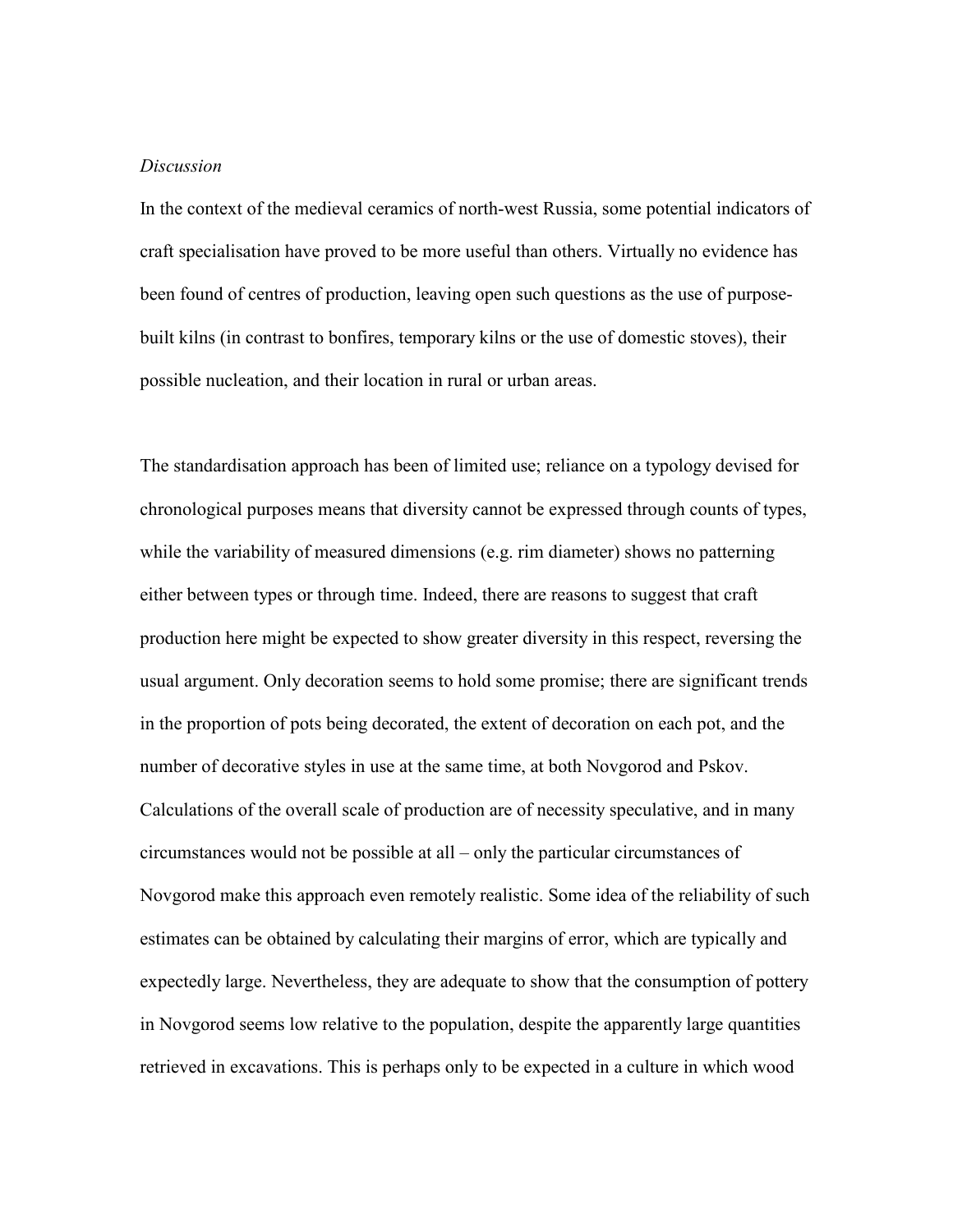is the predominant raw material, and in which wooden vessels and containers are abundant. The most useful indicator here is that of the potting technology, in which evidence of clay preparation, forming, decorating, and firing can all contribute to an understanding of the organisation of production.

The general type of clay used (the so-called 'grey-brown' clay (Kildyushevskii 2006, 82) seems consistent over the region and throughout the period, although there was much variation between and even within local sources (Brorsson, *pers. comm.*). Clay from more restricted sources (the 'red' and 'white' clays (Kildyushevskii 2006, 82) start to appear at the end of the period (late 15th century), perhaps reflecting the growing dominance of Moscow over the region at that time. The grey-brown clay (unlike the red and the white) requires considerable temper (either natural or deliberately added) to make it workable (Kildyushevskii 2006, 83). The same materials (various grades of sand, and gruss) are used at both Novgorod and Pskov, but there are important chronological differences in their relative importance at the two towns – gruss dominates the early production at Novgorod, with sand becoming important only from the 13th century, while at Pskov the position is almost reversed. This shows one extent to which local variation is possible within the regional tradition. As for forming, pots that are completely hand-made are known in Novgorod only in the 10th century (pots of this date from Pskov are not reported on in Kildyushevskii 2006), while wheel-throwing is clearly evident at Pskov from the 16th century onwards and Novgorod is presumed to be similar. Wheel-turning is the norm throughout most of the period at both Novgorod and Pskov. The timing of the introduction of full wheel-throwing is debatable; it may be reflected in the use of sand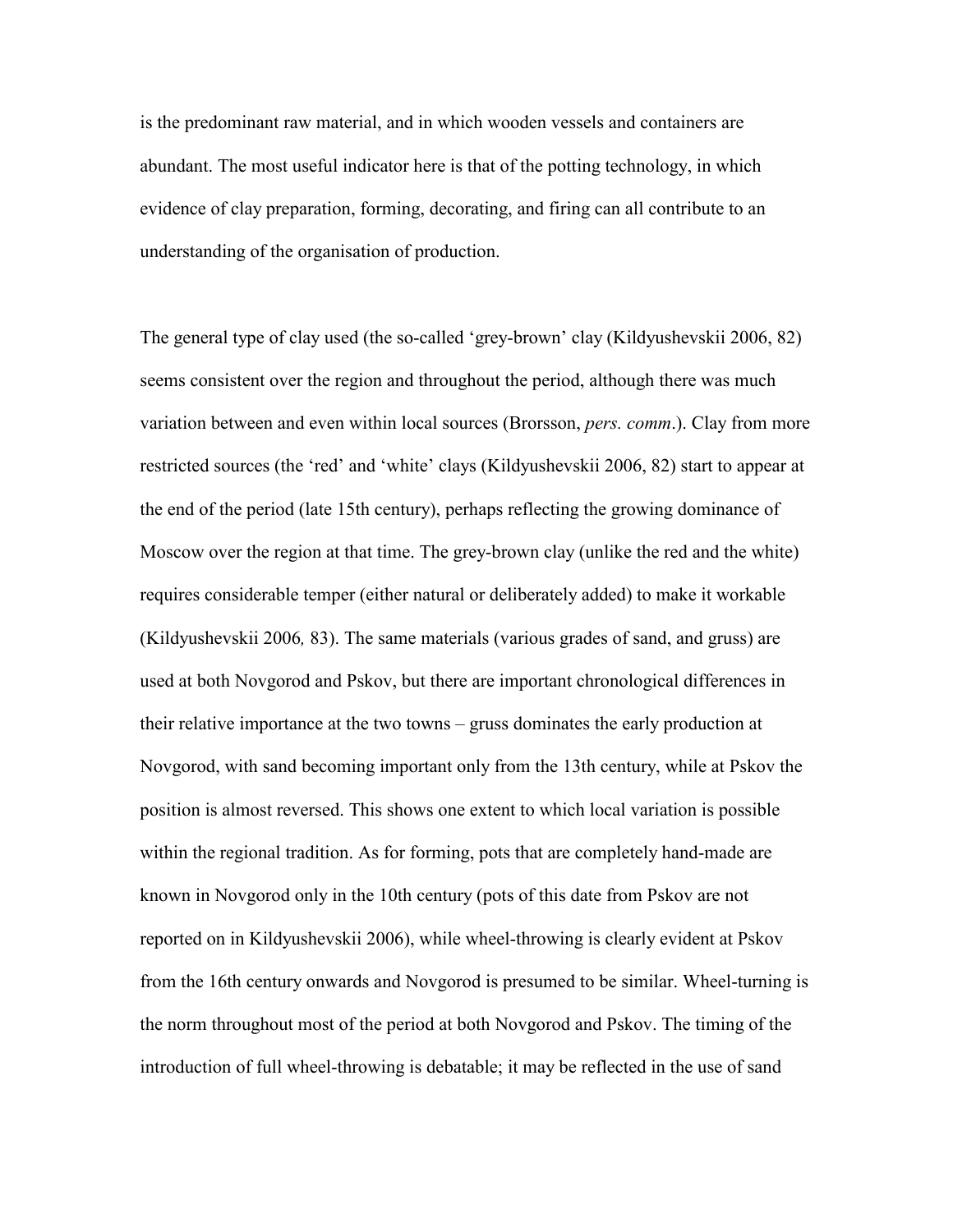rather than gruss for tempering, but the reverse trend at Pskov seems to make this less likely, and the wheel-turning of coil-built pots is thought to continue there until the late 15th century (Kildyushevskii 2006, 84). More direct evidence for wheel-throwing is difficult to obtain because of selective collection policies. Glazing, which is a strong indicator of specialist potters, does not occur until the 16th century. Trends in form types are less likely to reflect production techniques than functional requirements, such as the introduction of lid-bearing rims at Novgorod in the second half of the 12th century, or the trend from tall cooking pots with conical bodies to squatter ones with rounded bodies noted at Pskov (the better to fit into the newer style of oven, see Kildyushevskii 2006, 114). The trends in decoration are towards simplicity and ease of application, both suggestive of increasing intensity of production and decreasing 'personalisation' of the pottery. The discovery of associations between two specific rim forms and rouletting and wavy line decoration respectively (Orton 2006, 124) suggests the possibility of a more decoration-based definition of types, which might be related to different production centres, and may open up new directions of analysis. Finally, there are two episodes of technological (in contrast to functional or stylistic) innovation: the apparently short-lived experiment with glazed wares at the Duboshin site in the later 13th century, and the period of use of a naturally sand-tempered white-firing clay at Novgorod in the 13th and particularly the early 14th century (Malygin and Orton 2001, 60). The former appears to have no direct effect on subsequent production (unless as part of a package which includes the introduction of wheel-throwing), while the latter gives rise to new rim forms (the 'folded' rims) and a decorative technique (a combination of horizontal grooves and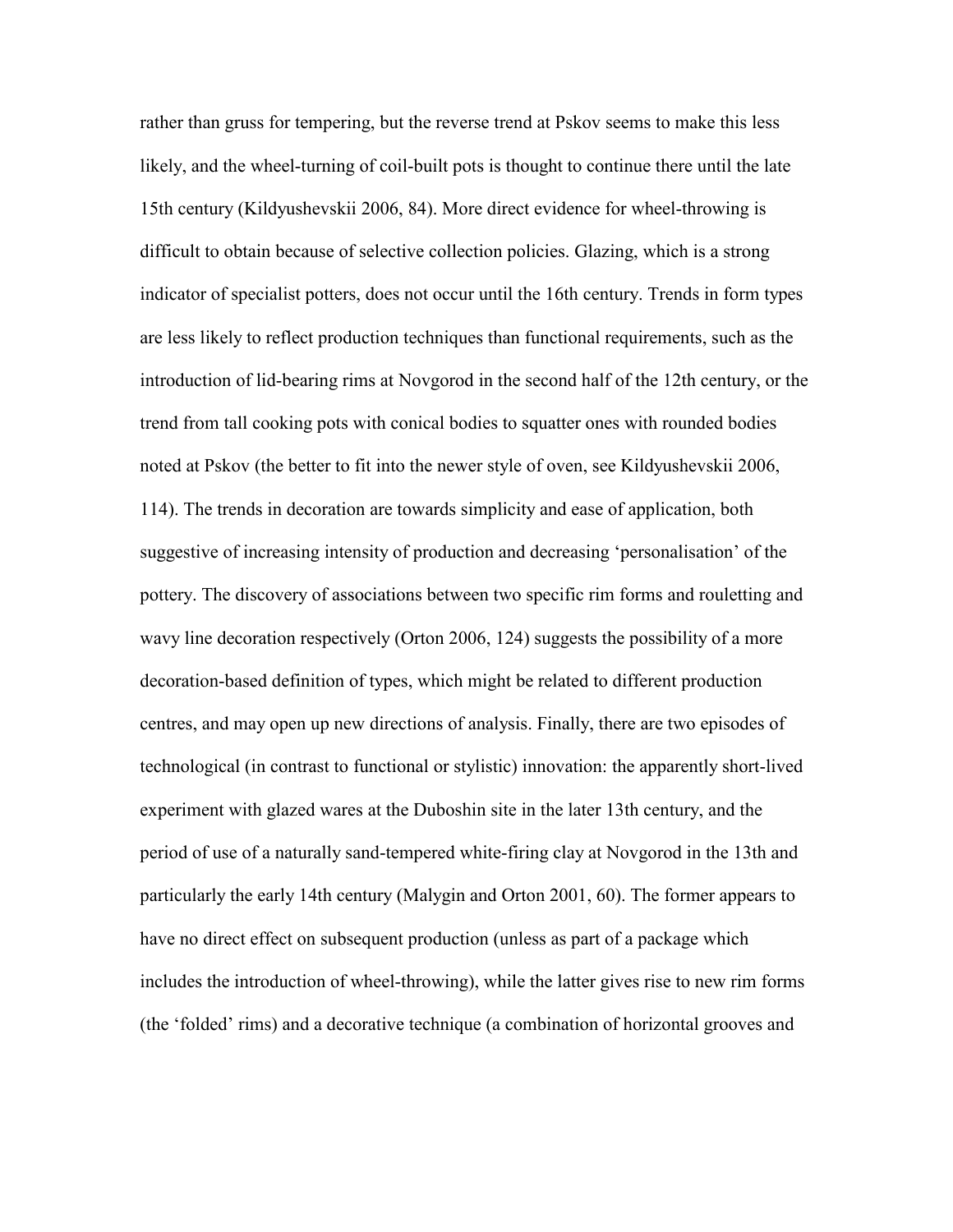'stabbing'), which continue until the end of the period, although the use of this fabric does not.

What does all this evidence imply for the social organisation of the production of medieval pottery in the region? The beginning and end of the transition from domestic to specialised production are easy to pin down. The hand-made, highly decorated and individually distinctive pottery that dies out in the 10th century has all the signs of domestic production, while the combination of wheel-throwing, fine white-firing clay, and glazing in the 16th and 17th century clearly indicate fully specialised production. The question is whether the progression through the period was gradual or took place in one or more distinct steps. Key to this is the date of the introduction of wheel-throwing. The evidence for the introduction of the fast wheel at Novgorod is indirect, depending on the introduction of sand-tempered pottery in the late 13th century. But, because the absence of gruss is a precondition for wheel-throwing, it does not mean that wheel-throwing actually took place at this time. Also, since the use of *gruss* in Novgorod continued alongside sand until the end of the 15th century, wheel-throwing (if it took place) must have been practised in parallel with the earlier coiling method for some two centuries. The quantity of gruss-tempered pottery appears to peak in the 13th century, but it is still substantial in the 14th and 15th centuries. This might seem to rule out the contemporary use of wheel-throwing, but the parallel production of similar forms in coiled and wheelthrown fabrics, both by specialist potters, is known elsewhere, for example in the production of BB1 and BB2 pottery in Roman Britain (Tyers 1996, 182−7). However, the contemporary trend from sand to *gruss* at Pskov makes this parallel usage less likely at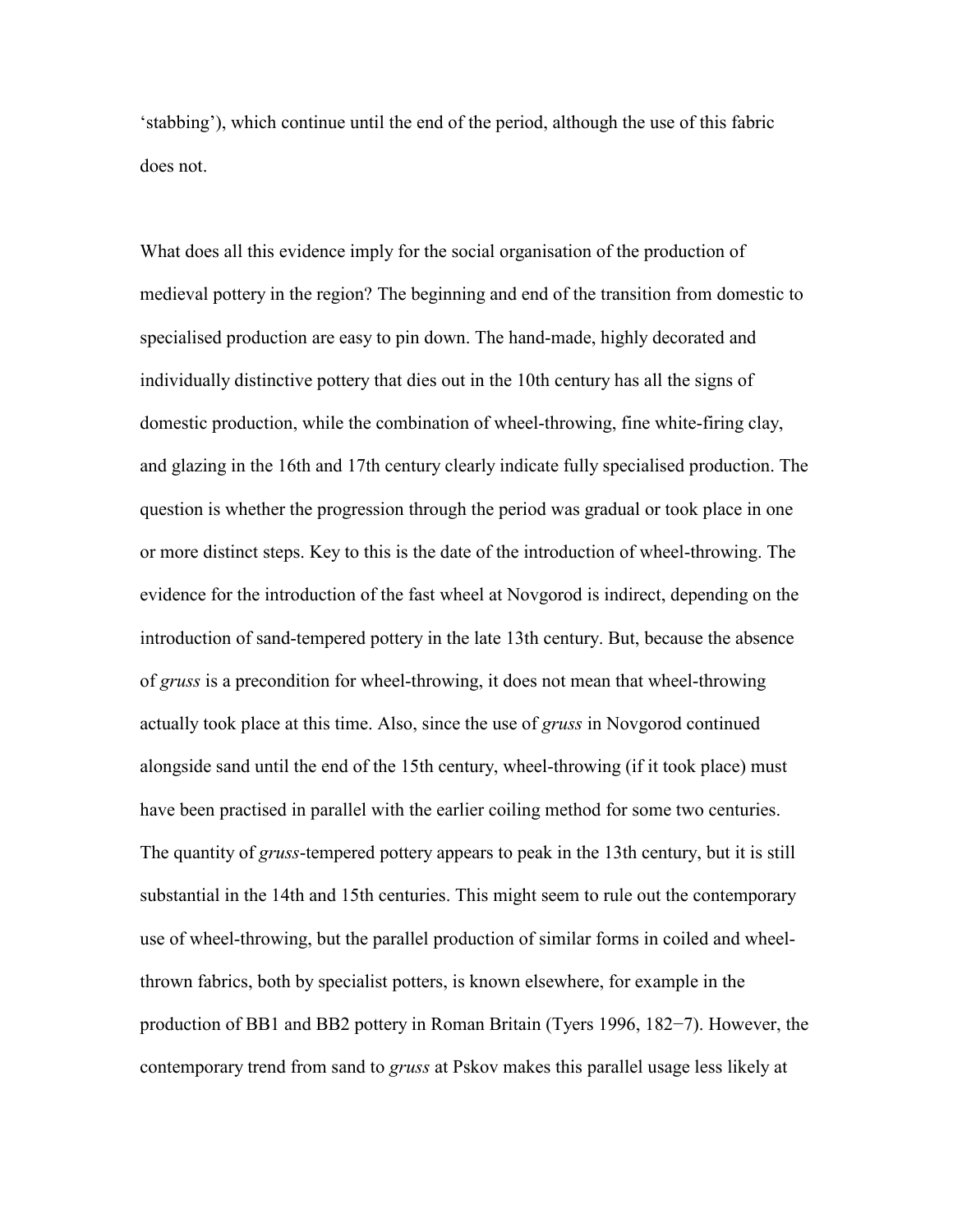Novgorod, and strengthens the argument that full wheel-throwing did not develop there until the late 15th or 16th century.

A more likely starting date for specialised craft potting is in the mid-12th century, with the emergence of a distinct local style at Pskov and a new range of simply-decorated forms at Novgorod. It could have developed through increasing intensity of production in certain households, gradually deriving more of their income from potting and less from other activities. Certainly, there is enough confidence by the late 13th century for attempts at innovation to take place, even if only partly successfully. The location of these potters is still unknown; their presence in the towns cannot yet be ruled out, but rural locations become increasingly likely as successive excavations fail to find structural evidence for potting. The existence of itinerant potters, exploiting local resources on a cyclical basis, is another possibility. The quantities of pottery being produced from the mid-12th century onwards would require the operation of more than one kiln even if worked intensively, but whether they were nucleated into a potting quarter or village, or dispersed throughout settlements or their hinterlands, remains unknown.

# Implications for theory

This study has revealed two major weaknesses in the theory that was used to underpin it. In both cases, the concept of diversity or standardisation has proved to be something of a broken reed. First, no general or chronological typology of pottery forms can be expected to establish the level of diversity in an urban assemblage, even on a relative basis. To achieve a typology that reflects the intentions of an individual potter would of itself be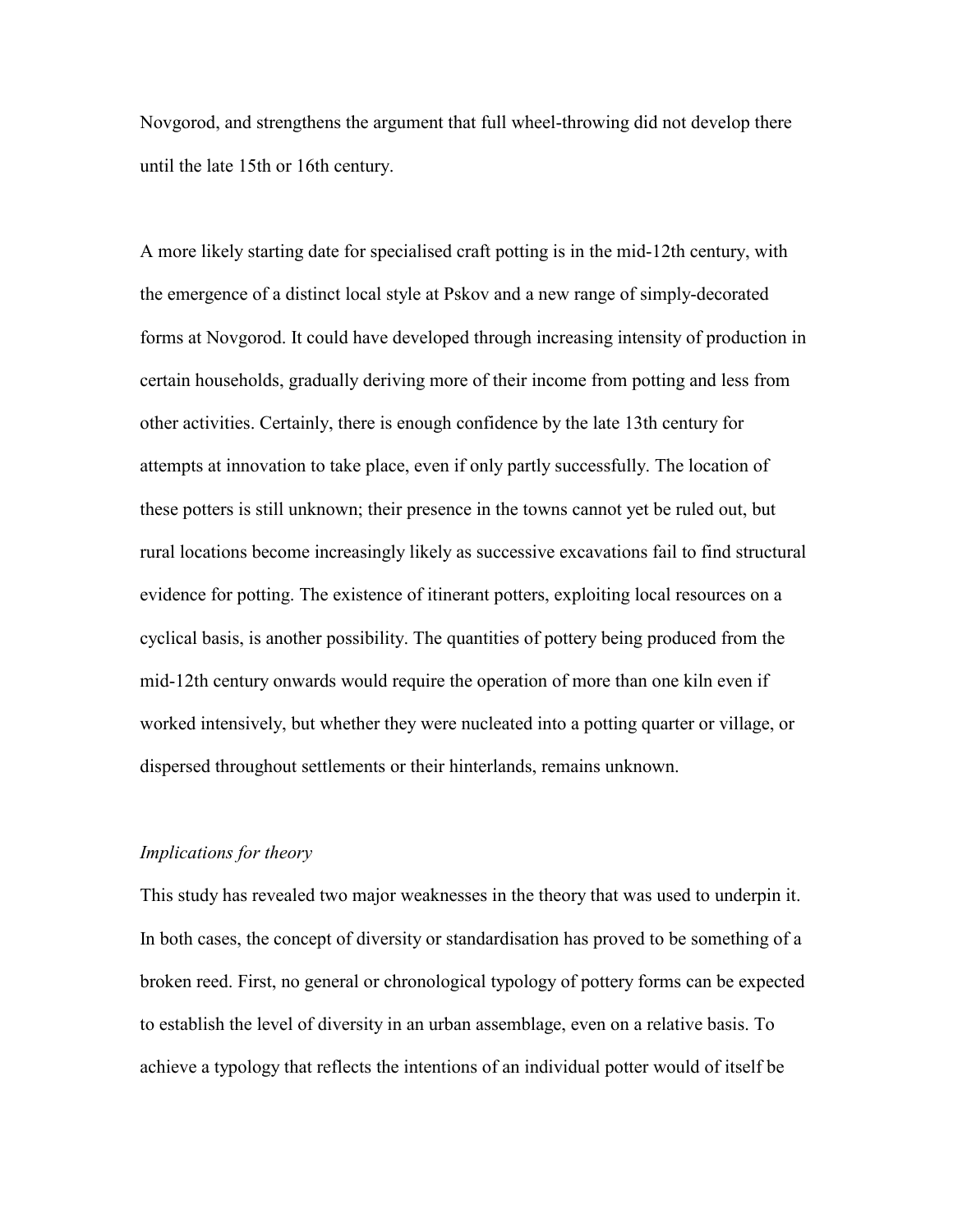extremely difficult; add to this the need to encompass the products of several producers over a period of time, and the need to work from mainly fragmentary material, and it becomes virtually impossible. Second, the use of measured dimensions as an indicator of standardisation can actually be misleading, since there are circumstances in which the products of specialist potters could show greater variability than those of domestic producers. This could occur, for example, if specialist potters were producing pots of a particular form in a range of sizes. There is a technique for the detection of the basic units of measurement of which such sizes would be multiples (the cosine quantogram, see Baxter 2003, 232), but its use here would be complicated by the natural variation in the material and the problem of obtaining precise estimates of measurement such as rim diameters, from sherds that are only a fraction of a rim. It would, however, be an interesting line of future research.

#### Suggestions for future work

A large-scale search for centres of production is probably not a practical proposition, and we will have to continue to hope for chance discoveries. Further microscopic work would probably be premature at this stage; the main fabrics have now been characterised and can be recognised macroscopically. More detailed study of detailed technological characteristics, such as the methods of attaching different parts of vessels, can be expected to help distinguish between the products of different centres, and perhaps even between potters. This could be greatly assisted by the further development of a system for describing decoration, taking account of the different techniques used, the way in which they are combined, and their location and extent on a pot. Both studies would require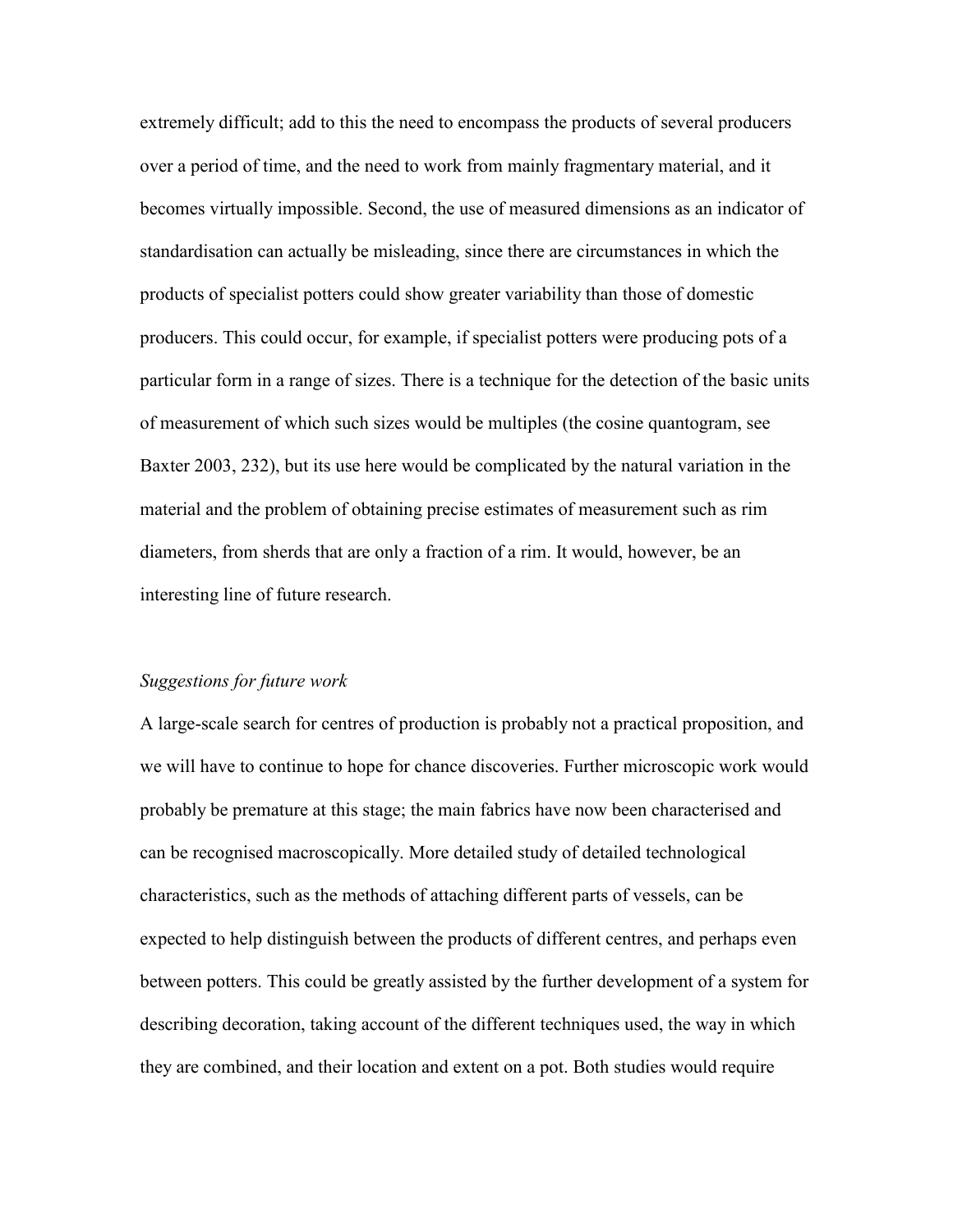more comprehensive retention of material; for example, bases often reveal important technological information. Questions of the scale of use, and trends in it, can be answered through the construction of quantified sequences based on standardised and reproducible typologies of fabric, form and decoration. Such sequences could be compared, both within and between settlements, to examine the distribution of the products of particular sources. The extent to which this will be possible will depend on the choice of sites for future excavations, a choice that is however not likely to be driven by ceramic concerns. The aim must therefore be to draw up an agenda of research questions and tasks, which can be implemented as and when the opportunity arises.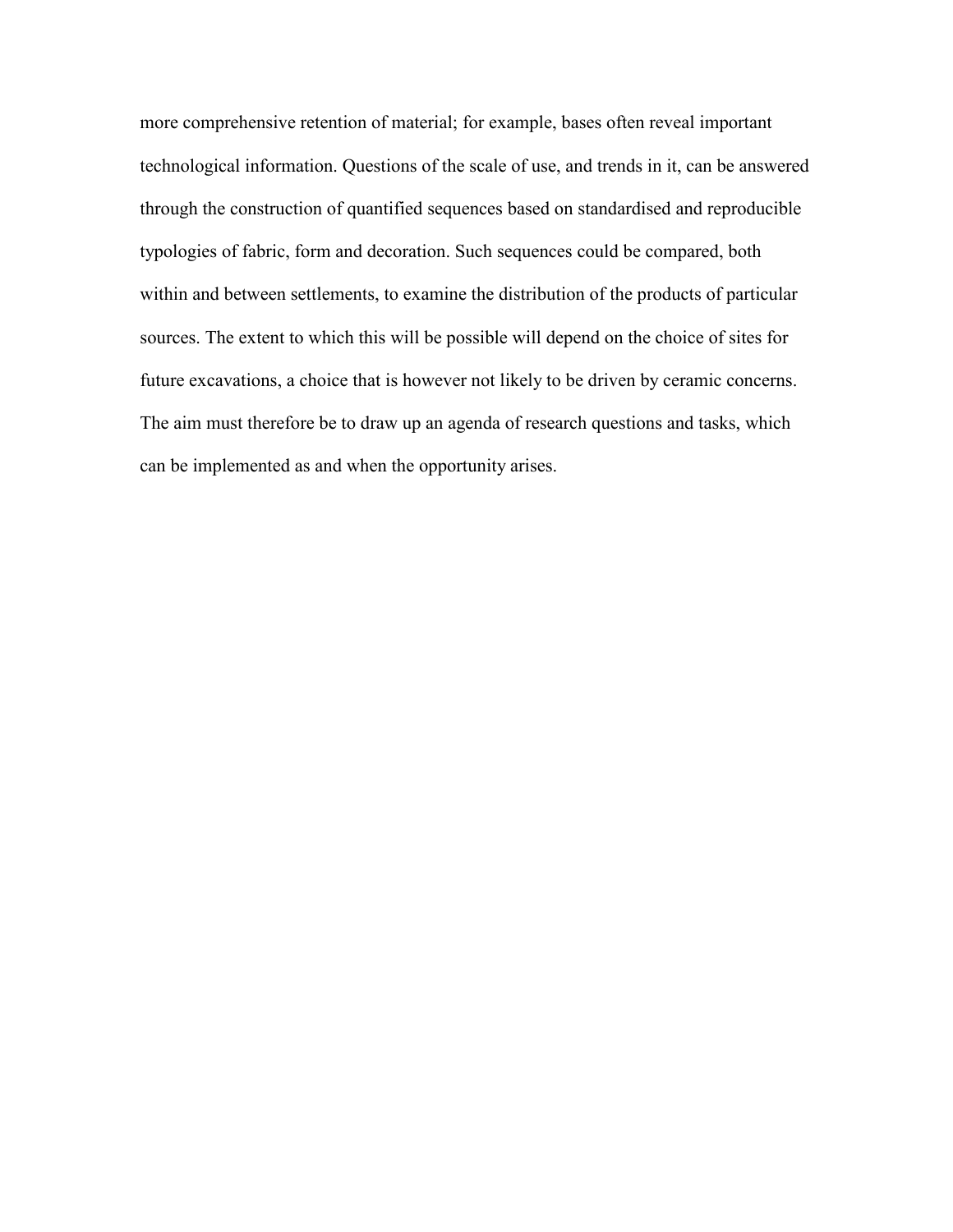## Bibliography

- Aleksandrovskaya, E.I., Aleksandrovsky, A.L., Gaidukov, P.G. and Krenke, N.A. 2001. 'Woodland, meadow, field and town layout: the evidence from analyses of the earliest cultural deposits and buried soil in Novgorod' in Brisbane, M. and Gaimster, D. (eds) Novgorod: the Archaeology of a Russian Medieval City and its Hinterland. British Museum Occasional Papers 141, 15−21.
- Allan, J.P. 1984. Medieval and Post-medieval Finds from Exeter, 1971-1980. Exeter Archaeological Reports, 3.
- Baxter, M. 2003. Statistics in Archaeology. London: Hodder Arnold.
- Blackman, M.J., Stein, G.J. and Vandiver, P.B. 1993. 'The standardization hypothesis and ceramic mass production: technological, compositional, and metric indexes of craft specialization at Tell Leilan' American Antiquity 58 (1), 60−80.
- Bobrinskii, A.A. 1978. Goncharstvo Vostochnoi Yevropy (Pottery making in Eastern Europe), Moscow.
- Costin, C.L. 1991. 'Craft specialization: issues in defining, documenting, and explaining the organisation of production' in Schiffer, M.B. (ed.) Archaeological Method and Theory, 3, 1−56.
- Costin, C.L. and Hagstrum, M.B. 1995. 'Standardization, labor investment, skill, and the organization of ceramic production in Late Prehispanic Highland Peru' American Antiquity 60 (4), 619−639.
- Cotter, J. P.1997. A Twelfth-century pottery kiln at Pound Lane, Canterbury: Evidence for an immigrant potter in the late Norman period, Canterbury Archaeological Trust Occasional Paper 1.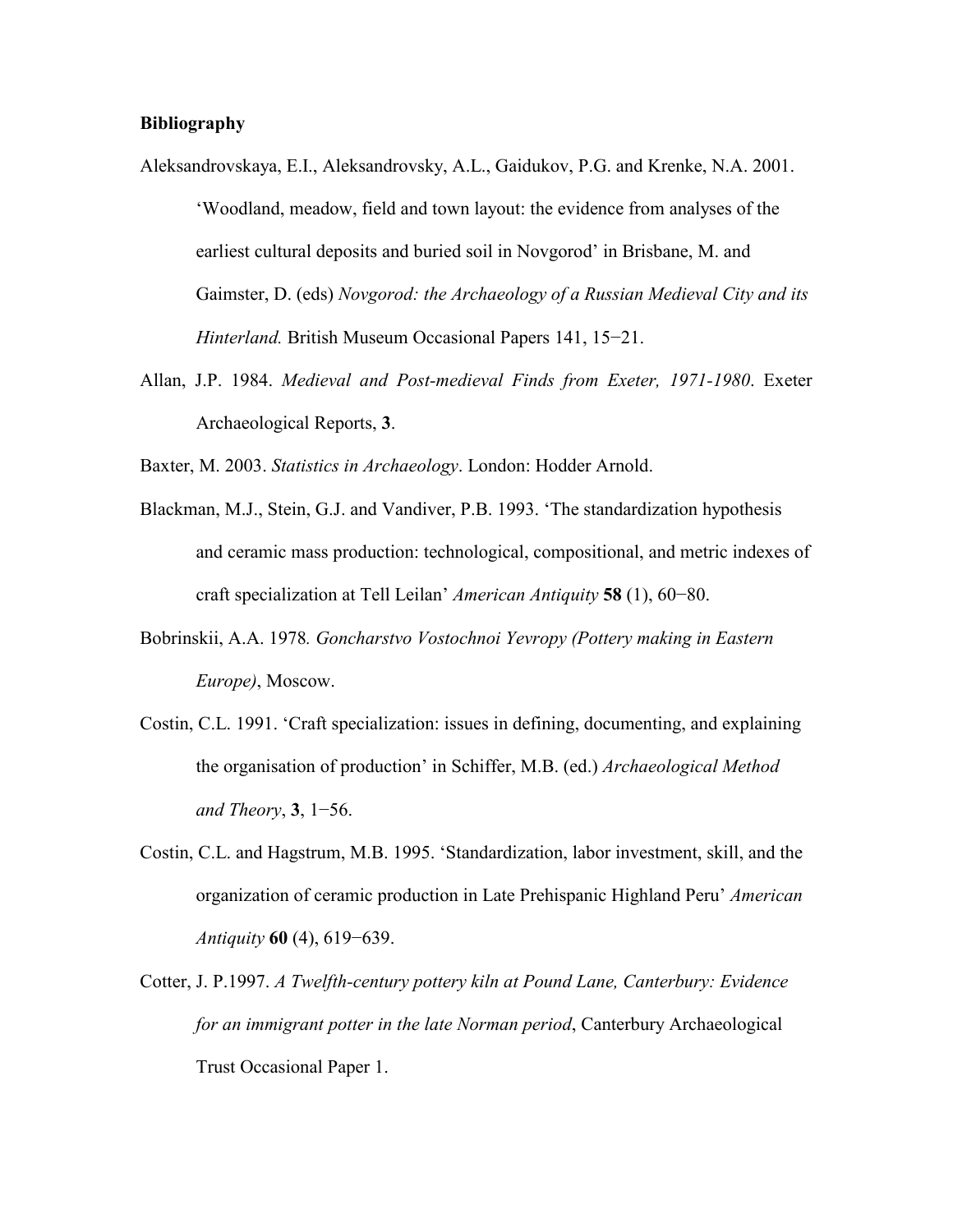- Eerkens, J.W. and Bettinger, R.L. 2001. 'Techniques for assessing standardization in artefact assemblages: can we scale material variability?' American Antiquity 66 (3), 493−504.
- Feinman, G.M. 1999. 'Rethinking our assumptions: economic specialization at the household scale in ancient Ejutla, Oaxaca, Mexico' in Skibo, J.M. and Feinman, G.M. (eds) Pottery and People: a dynamic interaction, 81−98. Salt Lake City: University of Utah Press.
- Gaimster, D. 2001. 'Pelts, pitch and pottery: the archaeology of the Hanseatic trade in medieval Novgorod' in Brisbane, M. and Gaimster, D. (eds) Novgorod: the Archaeology of a Russian Medieval City and its Hinterland. British Museum Occasional Papers 141, 67−78.
- Gaimster, D.R. 2006. 'Pottery imported from the west: reception and resistance' in Orton, C.R. (ed.) The Pottery from Medieval Novgorod and its Region, 135−143. UCL Press: London.
- Goryunova, V.M. 2006. 'Early wheel-turned pottery from Ryurik Gorodishche (10th century) and certain questions connected with its synchronisation with the pottery of Novgorod and Staraya Ladoga' in Orton, C.R. (ed.) The Pottery from Medieval Novgorod and its Region, 31−51. London: UCL Press.
- Hagstrum, M.B. 1985. 'Measuring prehistoric ceramic craft specialization: a test case in the American Southwest' Journal of Field Archaeology 12, 65−75.
- Khoroshev, A.S., Sorokin, A.N. and Petrov, M.I. 2001. 'Property layout in medieval Novgorod in the 10th to 15th centuries' in Brisbane, M. and Gaimster, D. (eds)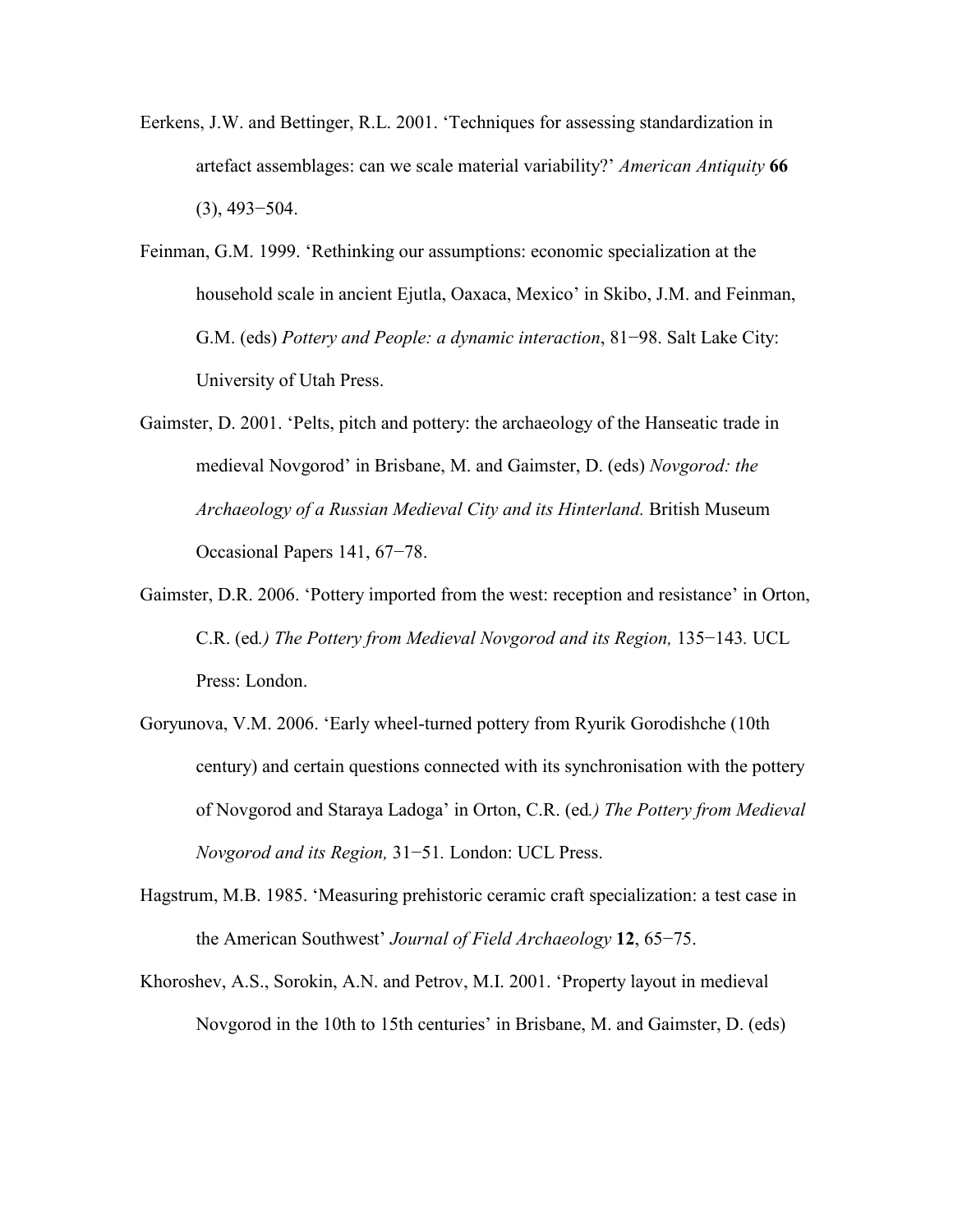Novgorod: the Archaeology of a Russian Medieval City and its Hinterland. British Museum Occasional Papers 141, 67−78.

- Kildyushevskii, V.I. 2006. 'Pskov pottery in the 12th to 16th centuries' in Orton, C.R. (ed.) The Pottery from Medieval Novgorod and its Region, 79−115. London: UCL Press.
- Kolchin, B.A. 1985. Drevnyaya Rus: gorod, zamok, selo (Medieval Russia: towns, castles and rural settlement). Rybakov, B.A. (general ed.) The Archaeology of the USSR, vol. 15. Moscow: Nauka.
- Koval, V.Y. 2006 'Eastern pottery from the excavations at Novgorod' in Orton, C.R. (ed.) The Pottery from Medieval Novgorod and its Region, 161−192. London: UCL Press.
- Malygin, P.D., Gaidukov, P.G. and Stepanov, A.M. 2006. 'Typology and chronology of Novgorod pottery of the 10th to 15th centuries (based on material from the Troitsky XI excavation)' in Orton, C.R. (ed.) The Pottery from Medieval Novgorod and its Region, 53−77. London: UCL Press.
- Malygin, P.D. and Orton, C.R. 2001 'Approaches to a large, relatively uniform asssemblage of ceramics' in Brisbane, M. and Gaimster, D. (eds) Novgorod: the Archaeology of a Russian Medieval City and its Hinterland. British Museum Occasional Papers 141, 59-66.
- Orton, C.R. 1985 'Diffusion or impedance obstacles to innovation in medieval ceramics' Medieval Ceramics 9, 21−34.
- Orton, C.R. 2002 'Never under-estimate the power of a model' in Burenhult, G. (ed.) Archaeological Informatics: Pushing the Envelope. CAA2001 Computer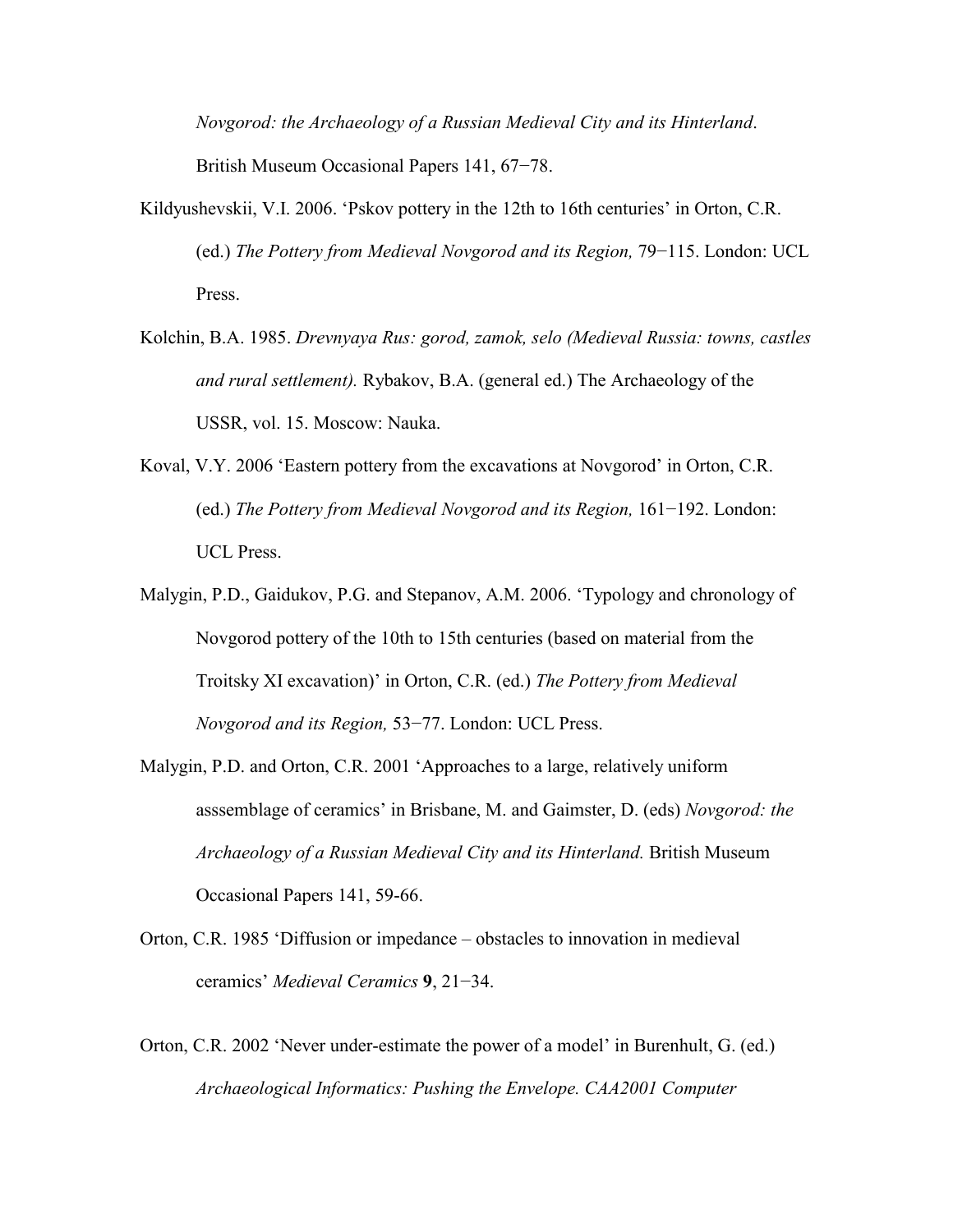Applications and Quantitative Methods in Archaeology BAR Int Ser 1016 (2002) 495−9.

- Orton, C.R. 2006 'Handling large urban assemblages and their statistics' in Orton, C.R. (ed.) The Pottery from Medieval Novgorod and its Region,117−126. London: UCL Press.
- Peacock, D.P.S. 1982. Pottery in the Roman World: an Ethnoarchaeological Approach. London: Longmans.
- Peregrine, P. 1991. 'Some political aspects of craft specialization' *World Archaeology* 23  $(1), 1-11.$
- Plokhov, A.V. 2006. 'Hand-made pottery from Ryurik Gorodishche and Novgorod' in Orton, C.R. (ed.) The Pottery from Medieval Novgorod and its Region, 13−30. London: UCL Press.
- Rud, O.A. 2006. 'An attempt to classify the decoration of Novgorod medieval pottery using material from Troitsky excavation XI (Spits 22-10)' in Orton, C.R. (ed.) The Pottery from Medieval Novgorod and its Region, 127−133. London: UCL Press.
- Rybina, E.A. and Khoroshev, A.S. (compilers and eds) 2002. Archaeologists of Novgorod the Great: a biographical manual. Novgorod: Novgorod State Museum and the Centre for the Organisation of Archaeological Research in Novgorod.
- Sinopoli, C. 1999. 'Levels of complexity: ceramic variability at Vijayanagara, South India' in Skibo, J.M. and Feinman, G.M. (eds) Pottery and People: a dynamic interaction, 115−136. Salt Lake City: University of Utah Press.

Tyers, P.A. 1996 Roman Pottery in Britain. London: B.T. Batsford, Ltd.